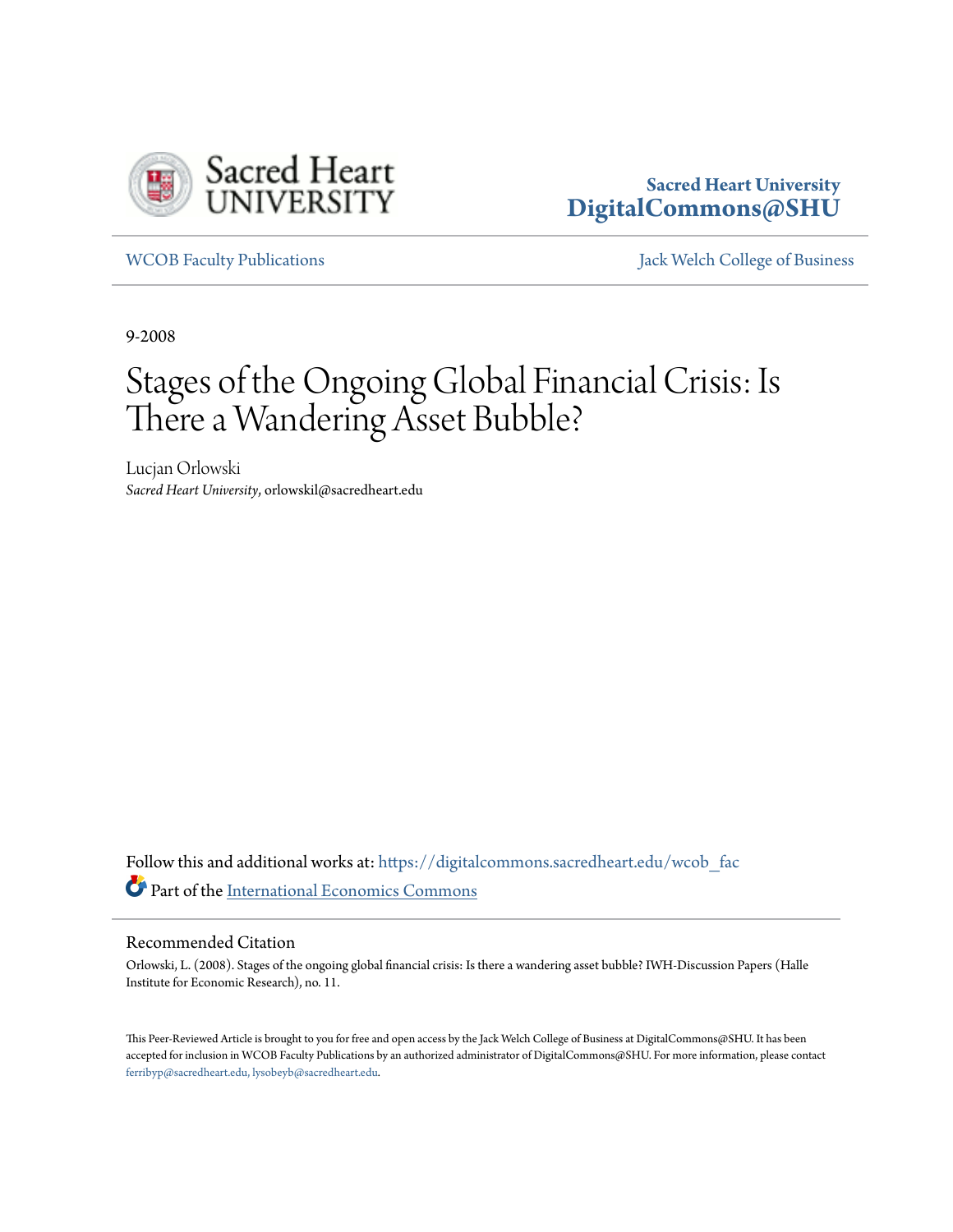# Institut für *Halle Institute for Economic Research* Wirtschaftsforschung Halle



## Stages of the Ongoing Global Financial Crisis: Is There a Wandering Asset Bubble?

Lucjan T. Orlowski

September 2008 No. 11

## IWH-Diskussionspapiere *IWH-Discussion Papers*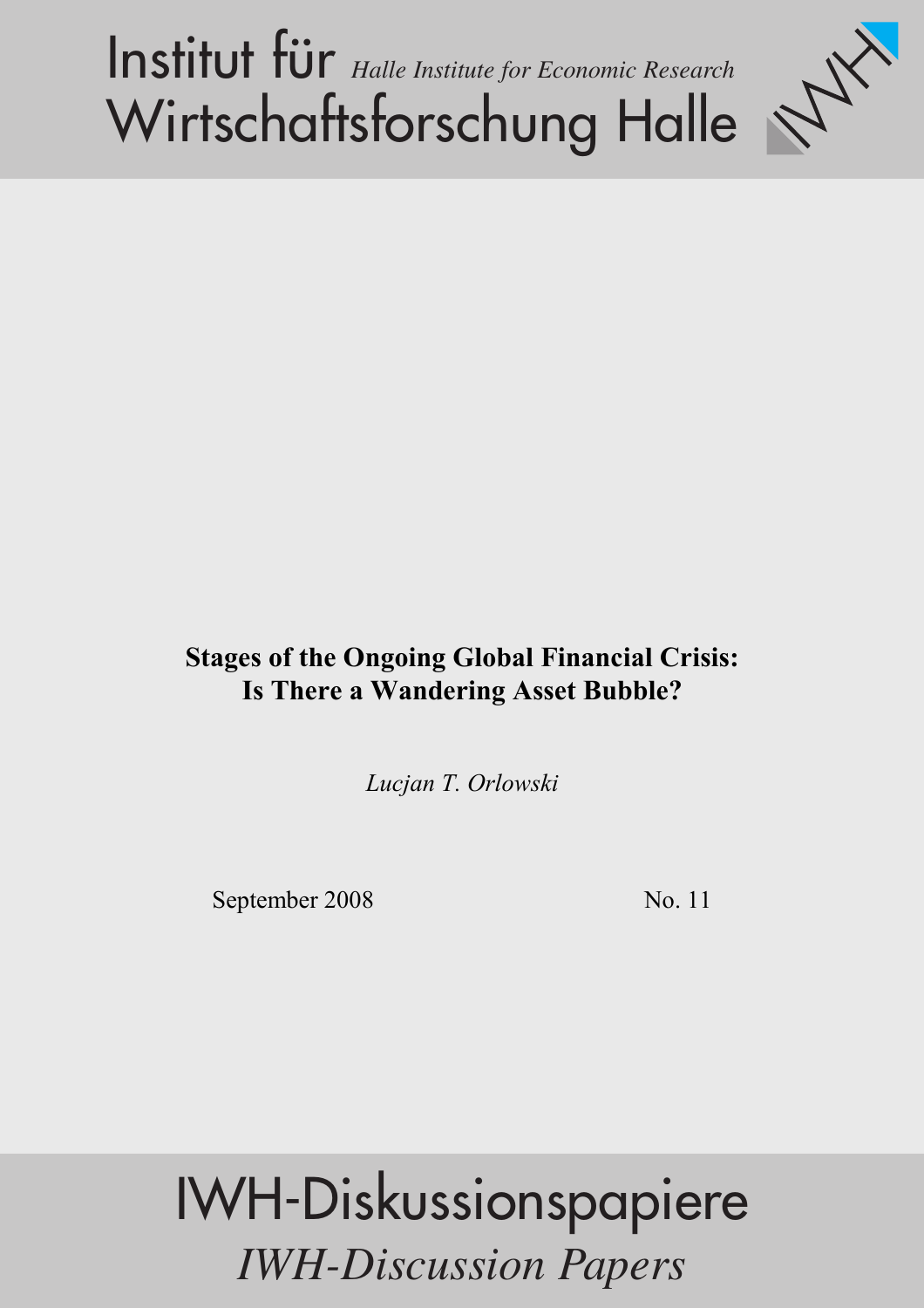## Stages of the Ongoing Global Financial Crisis: Is There a Wandering Asset Bubble?

Lucjan T. Orlowski

September 2008 No. 11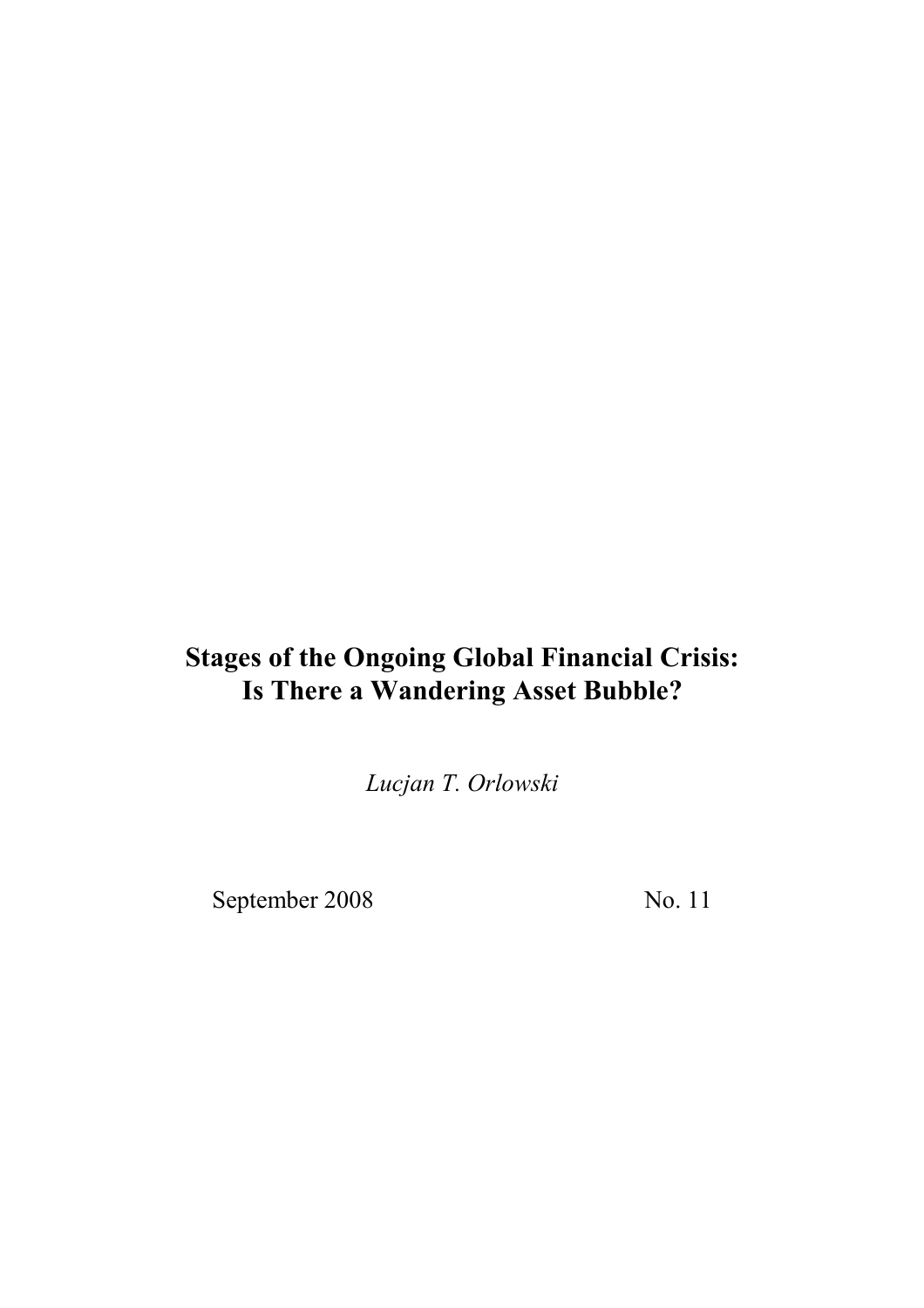IWH \_\_\_\_\_\_\_\_\_\_\_\_\_\_\_\_\_\_\_\_\_\_\_\_\_\_\_\_\_\_\_\_\_\_\_\_\_\_\_\_\_\_\_\_\_\_\_\_\_\_\_\_\_\_\_\_\_\_\_\_\_\_\_\_\_\_

Autor: Lucjan T. Orlowski Professor of Economics, John F. Welch College of Business – Sacred Heart University, and Senior Research Fellow – Halle Institute of Economic Research 5151 Park Avenue, Fairfield, CT 06825. USA. E-mail: OrlowskiL@sacredheart.edu

The responsibility for discussion papers lies solely with the individual authors. The views expressed herein do not necessarily represent those of the IWH. The papers represent preliminary work and are circulated to encourage discussion with the author. Citation of the discussion papers should account for their provisional character; a revised version may be available directly from the author.

Comments and suggestions on the methods and results presented are welcome.

IWH-Discussion Papers are indexed in RePEc-Econpapers and in ECONIS.

Herausgeber:

INSTITUT FÜR WIRTSCHAFTSFORSCHUNG HALLE – IWH Prof. Dr. Ulrich Blum (Präsident), Dr. Hubert Gabrisch (Forschungsdirektor) Das IWH ist Mitglied der Leibniz-Gemeinschaft

Hausanschrift: Kleine Märkerstraße 8, 06108 Halle (Saale) Postanschrift: Postfach 11 03 61, 06017 Halle (Saale) Telefon: (0345) 77 53-60 Telefax: (0345) 77 53-8 20 Internetadresse: http://www.iwh-halle.de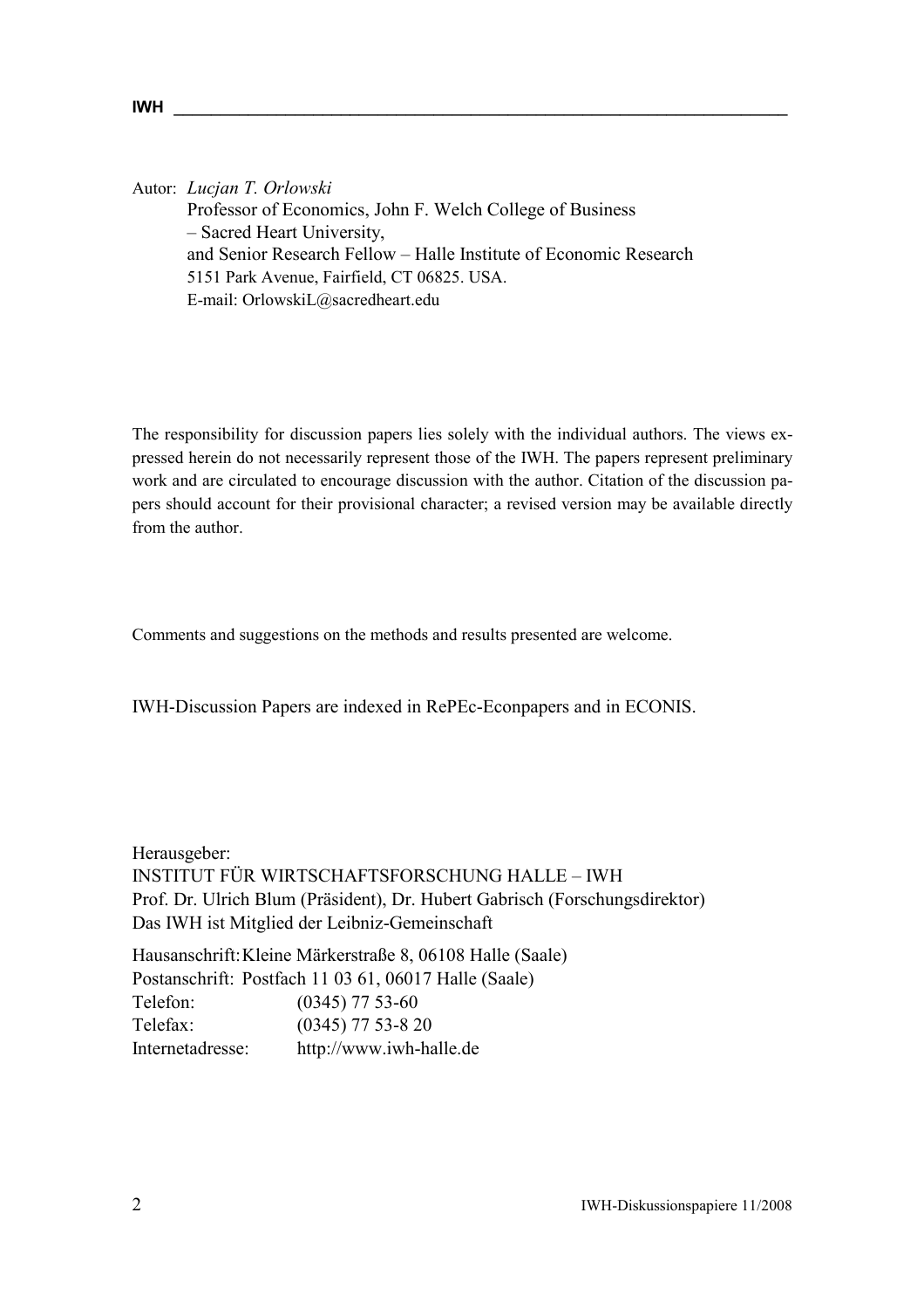\_\_\_\_\_\_\_\_\_\_\_\_\_\_\_\_\_\_\_\_\_\_\_\_\_\_\_\_\_\_\_\_\_\_\_\_\_\_\_\_\_\_\_\_\_\_\_\_\_\_\_\_\_\_\_\_\_\_\_\_\_\_\_\_\_\_ IWH

By Lucjan T. Orlowski1

#### Abstract

This study argues that the severity of the current global financial crisis is strongly influenced by changeable allocations of the global savings. This process is named a "wandering asset bubble". Since its original outbreak induced by the demise of the subprime mortgage market and the mortgage-backed securities in the U.S., this crisis has reverberated across other credit areas, structured financial products and global financial institutions. Four distinctive stages of the crisis are identified: the meltdown of the subprime mortgage market, spillovers into broader credit market, the liquidity crisis epitomized by the fallout of Bear Sterns with some contagion effects on other financial institutions, and the commodity price bubble. Monetary policy responses aimed at stabilizing financial markets are proposed.

Keywords: subprime mortgage crisis, credit crisis, market risk, credit risk, default risk, Level 3 assets, Basel II.

JEL classification: G12, G15, G21, G24.

The author wishes to thank Halle Institute for Economic Research for sponsoring this study. He has benefited from the feedback and discussions with participants of a special seminar on global financial instability on August 13, 2008, in particular from comments by Hubert Gabrisch and Axel Lindner. He remains solely responsible for all possible errors and omissions

<sup>1</sup> The author's corresponding address: Department of Economics and Finance, John F. Welch College of Business, Sacred Heart University, 5151 Park Avenue, Fairfield, CT 06825. USA. E-mail: OrlowskiL@sacredheart.edu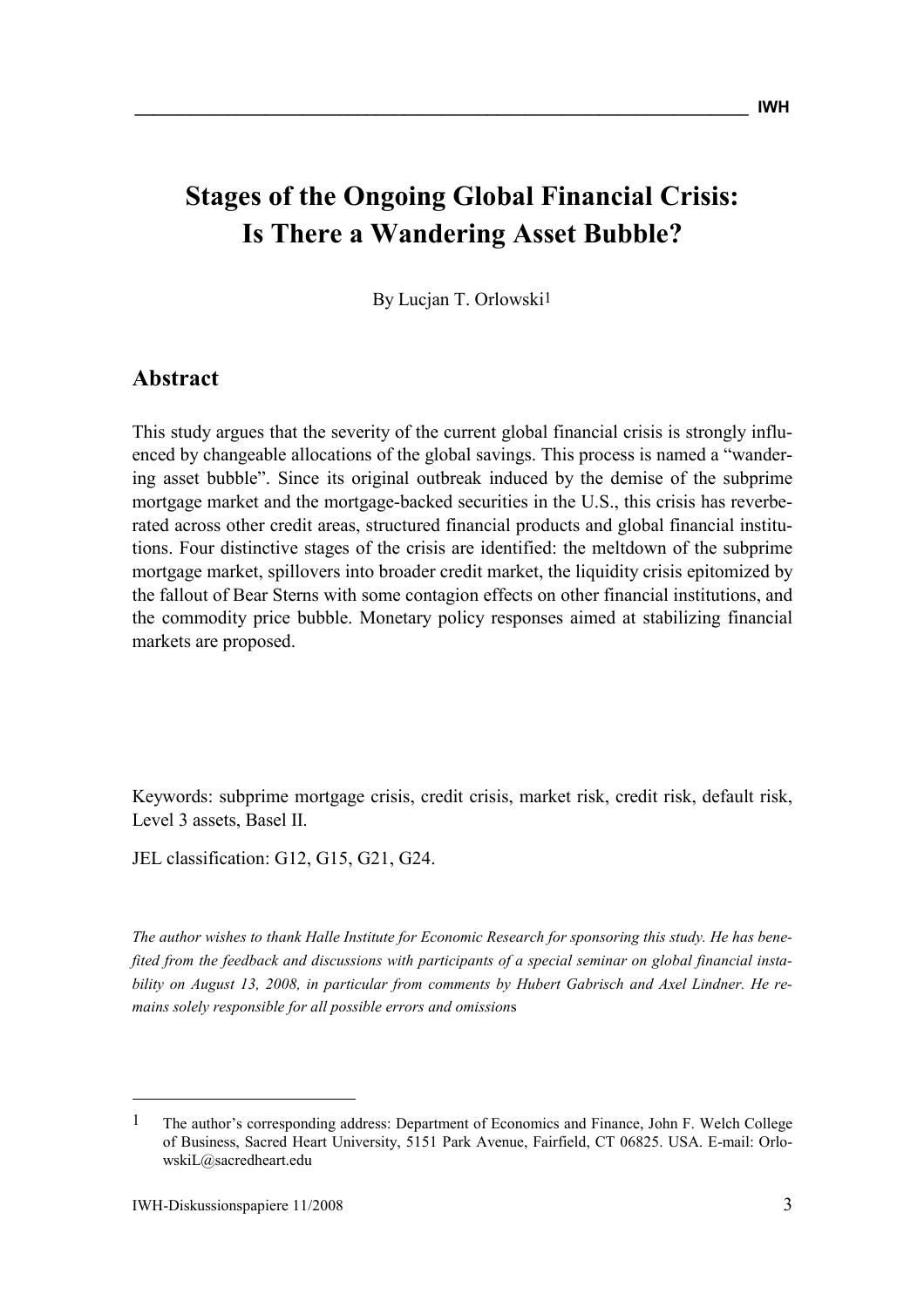$IWH$   $\overline{\phantom{a}}$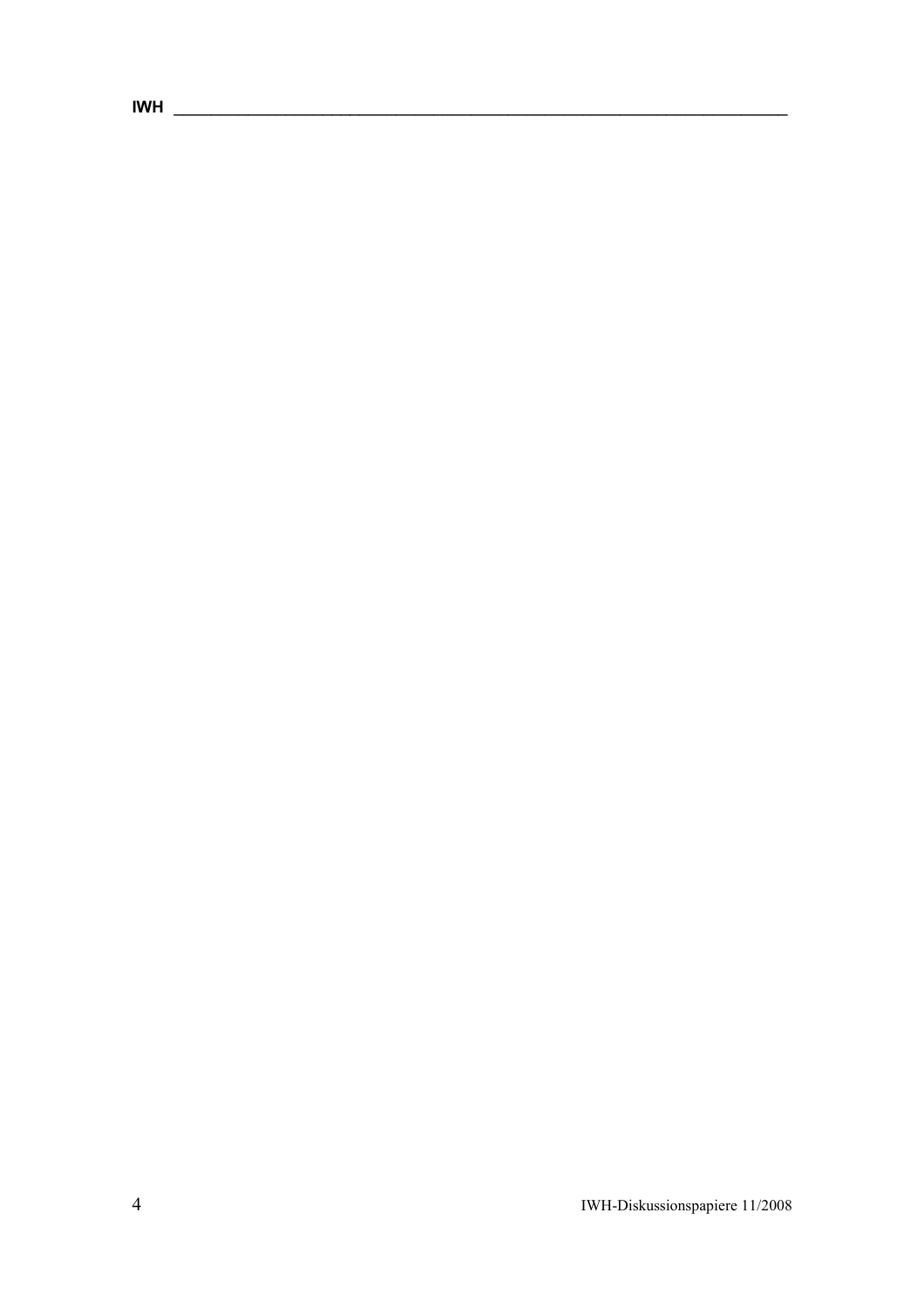#### 1 Introduction

The global financial crisis of 2007 and 2008 is a complex and multifaceted process. Its underlying causes shall be attributed to the prevalent excess liquidity or, using the terms used by the Federal Reserve Chairman Ben Bernanke, the 'savings glut' in global financial markets, as well as to the un-orderly proliferation of subprime mortgages in the United States, coupled with inadequate asset/liability and risk management practices of financial institutions. Its systemic complexity and far-reaching spillover effects into a wide-range of credit areas, global financial markets, real economy and commodity markets make this crisis seemingly more different and more multifarious than the financial crisis episodes of recent years.

Proliferation of this crisis can be explained in terms of changeable allocations of the global savings that have become increasingly illiquid2. As these allocations move across various types assets, they have produced varying asset bubbles. We call this process a "wandering asset bubble". Accordingly, this crisis has four distinctive stages. First, it has lead to the housing bubble in the U.S. that was increasingly inflated by indiscriminate mortgage loans to subprime and near prime (so called Alt-A) mortgage borrowers3. Second, it has spread into other types of assets and affected not only mortgage companies and specialized investment banks, but also universal banks. Third, it induced the global liquidity crisis accompanied by a massive pullout of liabilities from the most severely affected banks, i.e. Northern Rock and Bear Sterns, and triggered anxiety about possible contagion effects on the global scale. Fourth, the collapse of structured investment products derived from the affected assets, mainly collateralized debt obligations (CDOs), shifted the global liquidity into commodity futures causing some bubble effects in this area as well.

<sup>2</sup> The size of global savings is best captured by the total value of international managed assets companies (pension funds, mutual funds, insurance funds, official reserves, sovereign wealth funds, hedge funds and private equity) estimated by the International Monetary Fund to have reached \$76 trillion at the end of 2007. Total liquidity attributable to unregulated, more risk-prone sovereign wealth funds, hedge funds and private equity reached \$9 trillion, the allocations of which are most prone to go with the flow.

<sup>3</sup> Subprime mortgage borrowers are the least credit-worthy applicants with low credit scores and uncertain income prospects, near-prime are those who qualify for credit but are unable to document their income fully or to provide traditional down-payments.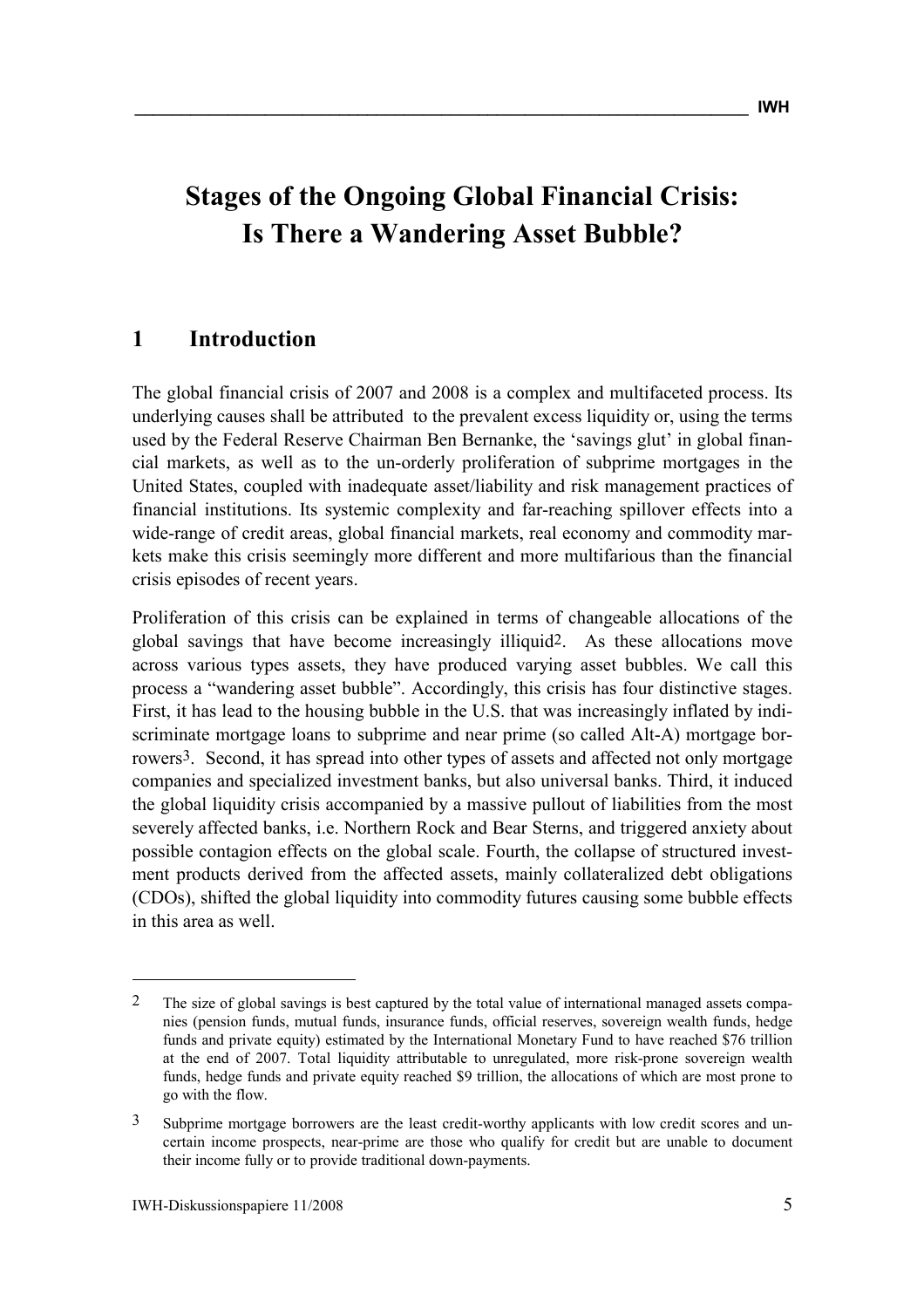The key factors contributing to the decline of the housing market and the subprime mortgages in the U.S. are examined in Section II. The four distinctive stages of the crisis are identified in Section III. Possible theoretical explanations of the current crisis are discussed in Section IV. Interactions between different financial risk categories during the course of the crisis are analyzed in Section V. Policy recommendations at the microlevel, i.e. for financial institutions are presented in Section VI. They are followed by recommendations at the macro-level, i.e. for regulatory agencies and monetary authorities presented in Section VII, which also evaluates critically the actual actions of central banks aimed at containing the crisis and mitigating the resulting risks to global financial stability. Section VIII synthesizes the main findings and arguments of the paper, and provides suggestions for further research.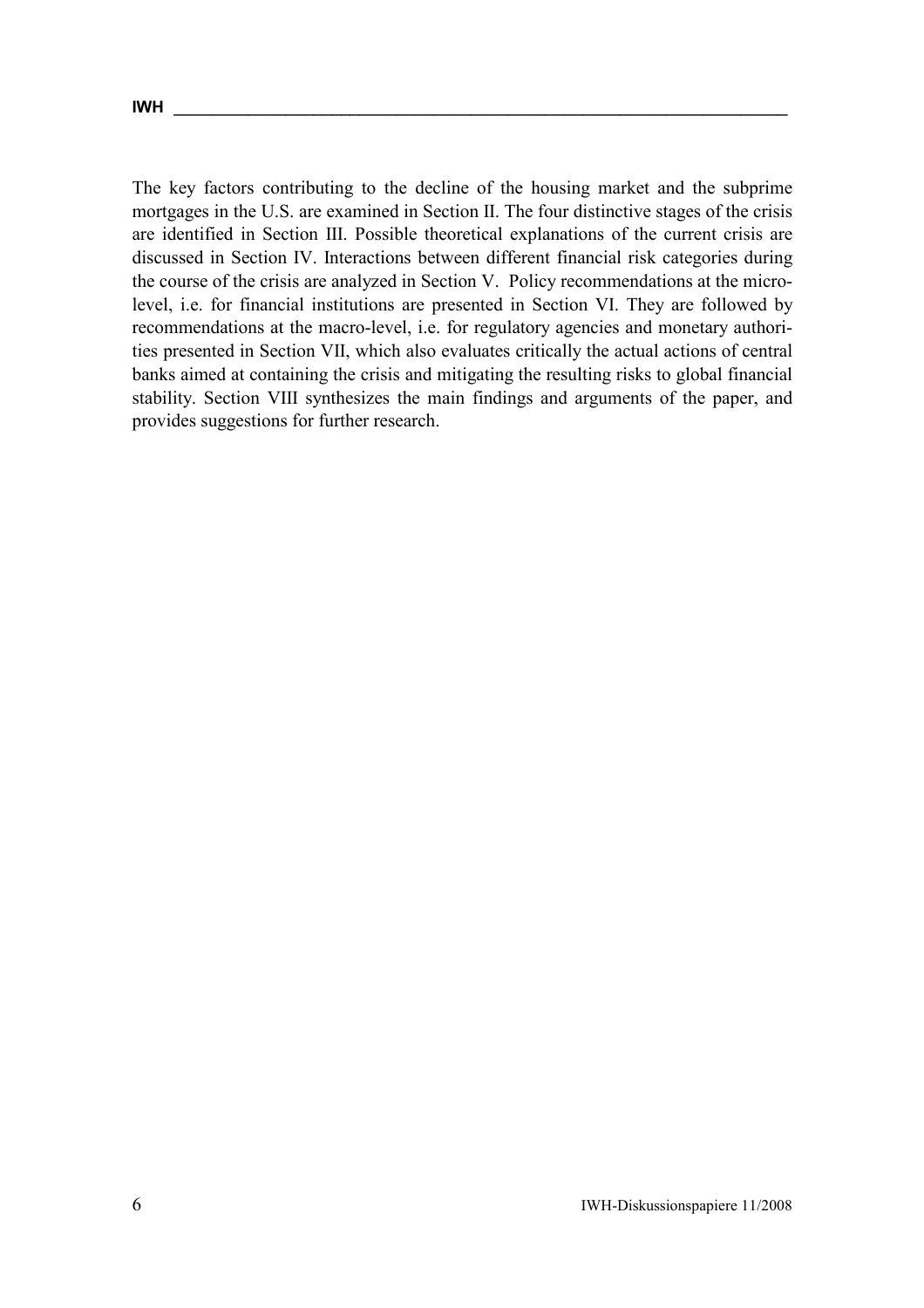#### 2 Origins of the Current Financial Crisis

The deep roots of the current crisis can be traced way back into the capital outflows from many emerging markets in the aftermath of the 1997/98 Asian and Russian financial crises and the correspondent liquidity buildup in the countries with growing current account surpluses. Although such a far-sighted analysis would be reasonable, the aim of this study is to emphasize the more direct contributing factors and triggers of the current crisis.

This crisis has stemmed from an idiosyncratic combination of macroeconomic processes and micro-level institutional factors, all prevalent before the crisis outbreak in 2007. The macroeconomic contributors to the crisis include: monetary expansion in the U.S., large capital inflows to U.S. securities (mainly government bonds) from high-savings countries, the U.S. housing boom and mounting indebtedness of U.S. households. The institutional characteristics encompass: developments of new structured finance products, emergence of hedge funds as well as other conduits and financial vehicles, and flawed credit risk assessment and asset valuation models.

The monetary expansion in the U.S. was based on the supposition that the unprecedented productivity growth the late 1990s and early 2000s (induced by the technological progress) was not matched by wage and costs adjustments. It was, therefore, noninflationary. The monetary expansion contributed to high profits, i.s.net interest margins for banks. As shown in Figure 1, the cost of funding for banks based on the federal funds rate was considerably below the thirty-year mortgage rate at that time. With the U.S. Federal Reserve (Fed) returning to a tighter policy stance in mid 2004, the profit margins of banks were subsequently reduced. In order to sustain long-term lending activity in the presence of the booming housing market, banks were more prone to resort to securitization of increasingly risky mortgages.

Prior to 2006, the housing market in the United States enjoyed a long period of steady expansion, which has been largely secured by new, structured financial products. Several characteristics of the U.S. housing market boom can be highlighted. Among them is the strong increase in new privately-owned housing starts from the monthly level of 798 thousand units in the beginning of 1991 to the peak of 2,273 thousand in January 2006 (Figure 1). Concurrently, the number of new one-family houses sold rose from 401 thousands in January 1991 to 1,389 thousands in May 2005. Thus evidently, construction of new homes continued to grow during the May 2005 – January 2006 period, but the actual purchases of new homes declined. Since their respective peak levels until June 2008, both the housing starts and the sales of new homes have dwindled to approximately by half (Figure 1). Similarly, the existing home sales have also declined from their monthly-average close to 7.1 million units in 2005 to 4.8 million in June 2008 (based on the National Association of Realtors data).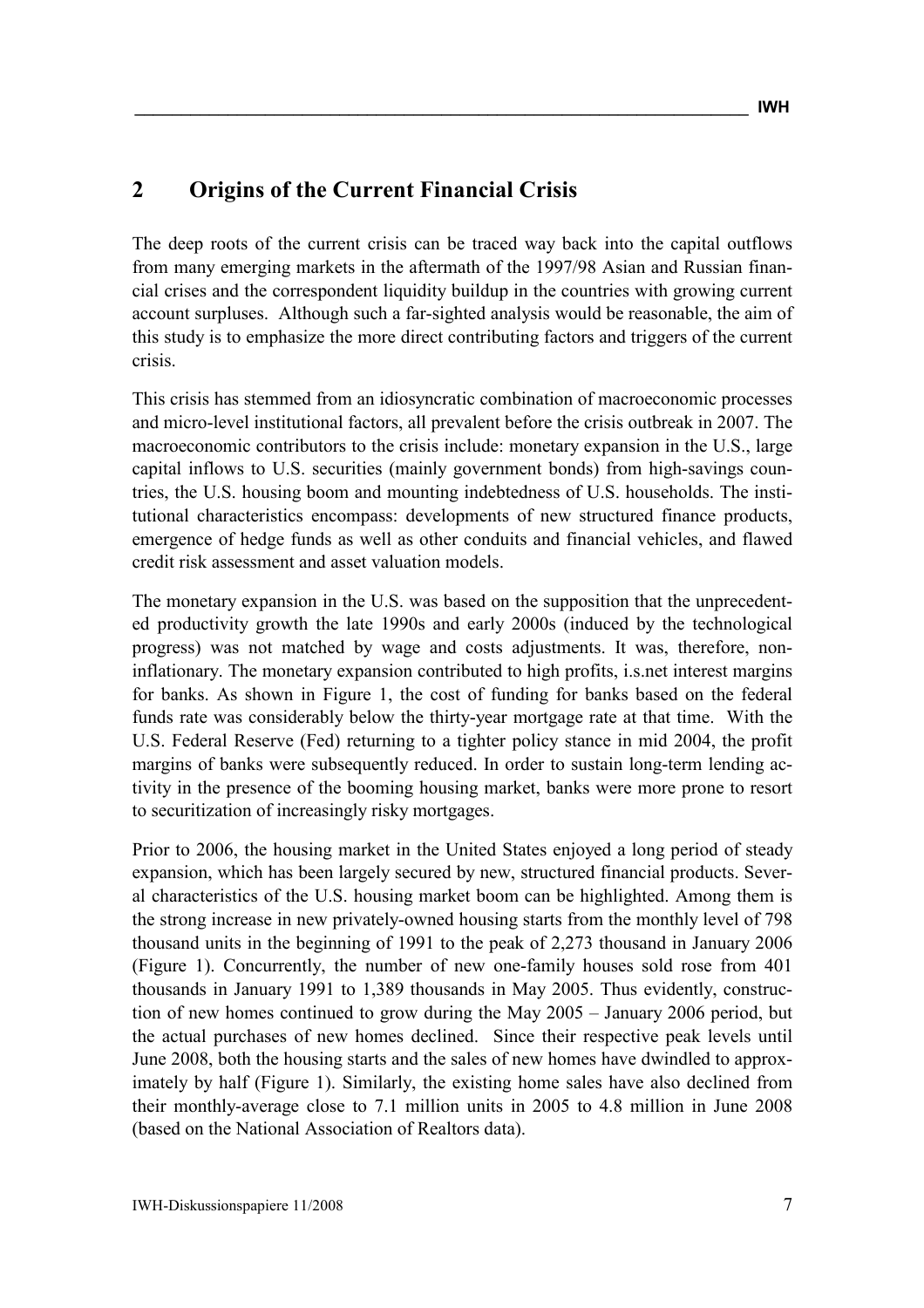#### Figure 1:

Total new privately-owned housing starts and new one-family houses sold in the U.S (in '000), January 1990 – June 2008 series



Data source: Federal Reserve Bank of St. Louis – FRED.

Further insights are derived from the analysis of the actual ratio of new housing starts to new houses sold, along with its Hodrick-Prescott trend and the cyclical component shown in Figure 2. The declining pattern of this ratio between 1990 and 2005 indicates a faster growth of demand for new homes relative to their supply, which contributed to rising prices of new constructions. But the trend has been markedly reversed since 2005, implying a downward pressure on prices. The cyclical component shows increasing tendency in 2005, which stems from rising interest rates, including residential mortgage rates.

Evidently, the housing boom coincided with expansionary monetary policy of The Federal Reserve. The policy-makers kept the benchmark federal funds rate at 1.0 percent from July 2003 until July 2004, as shown in Figure 3. Then, under the new leadership of Mr. Bernanke, the Fed began a tightening cycle increasing the fed funds rate steadily to 5.25 percent in January 2007. The benchmark rate was maintained at that level until July 2007, on the eve of the outbreak of the subprime mortgage crisis. Since then, the rate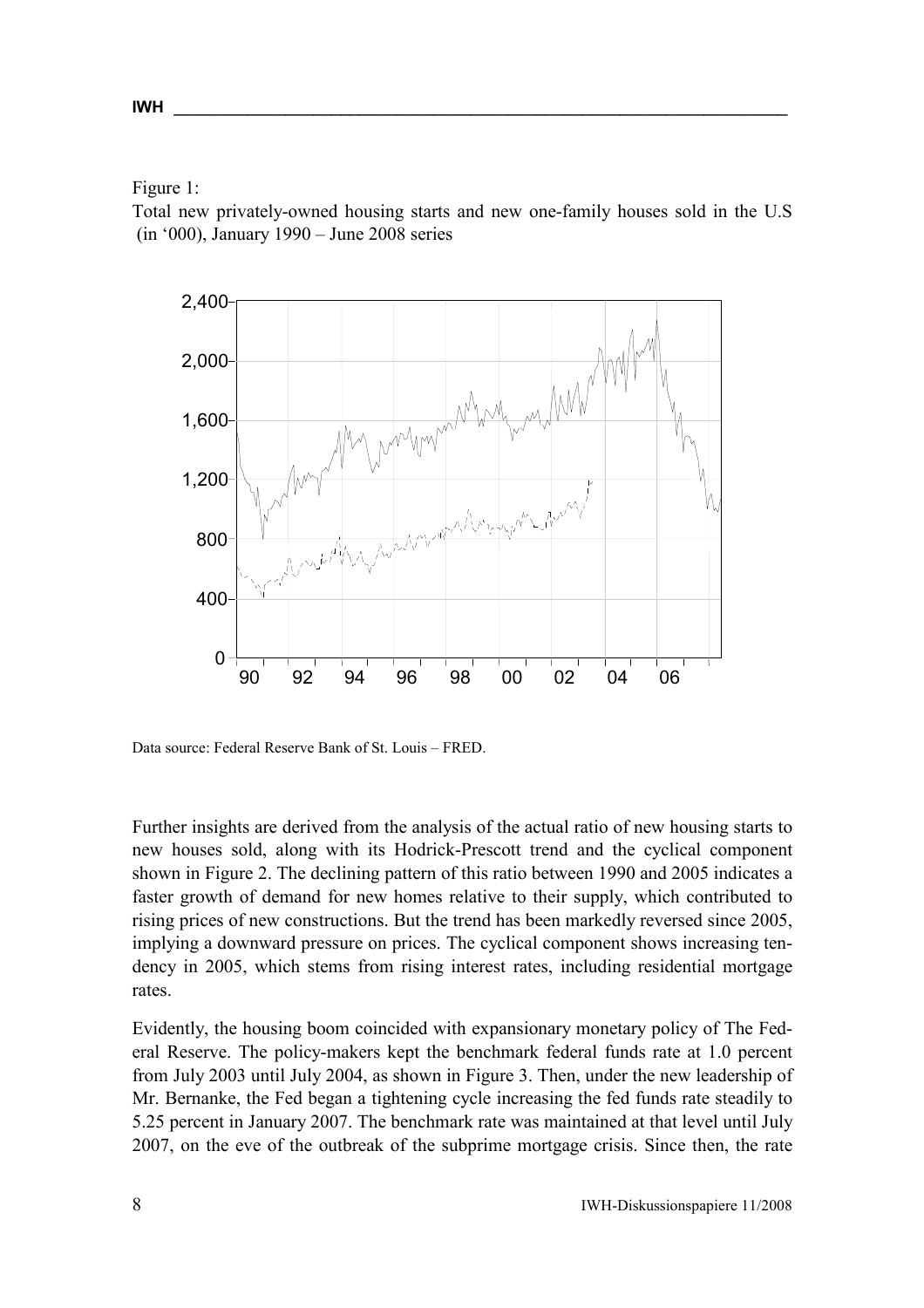has been reduced to the current level of 2.0 percent in several steps. It has become evident that the Fed created excessive liquidity during the 2001 – 2005 period, which in turn became a strong contributing factor to lax lending practices of banks and the subsequent global financial crisis.

Figure 2:

The ratio of new housing starts to new houses sold in the U.S., with Hodrick-Prescott trend (upper lines, right scale) and the cyclical component (lower line, left scale), January 1990 – June 2008 series



Data source: Federal Reserve Bank of St. Louis – FRED.

Experiencing a very low cost of funding during the bountiful liquidity period, the financial institutions enjoyed high profit margins by generating mortgage loans, since the mortgage rates were considerably higher than the fed funds rate, as shown in Figure 3. The tighter policy stance of the Fed in the following period reduced bank profits on traditional prime mortgages, i.e. those granted to borrowers with good credit, guaranteed repayments and fully-documented income. Under this scenario, the banks and mortgage brokers found very strong incentives to sustain their lending activities by reaching out to more risky borrowers with large mortgages at adjustable interest rates. Mortgage brokers in a somewhat unethical manner reached out to low-income, higher-risk borrowers by offering them initially low (so called 'teaser') rates, knowing that the borrowers could no longer afford to repay their mortgages after increases in interest rates in the subsequent periods. On a wide-spread scale, the standard credit criteria based on maximum levels of total debt service (TDS) ratios for mortgage borrowers were extensively vi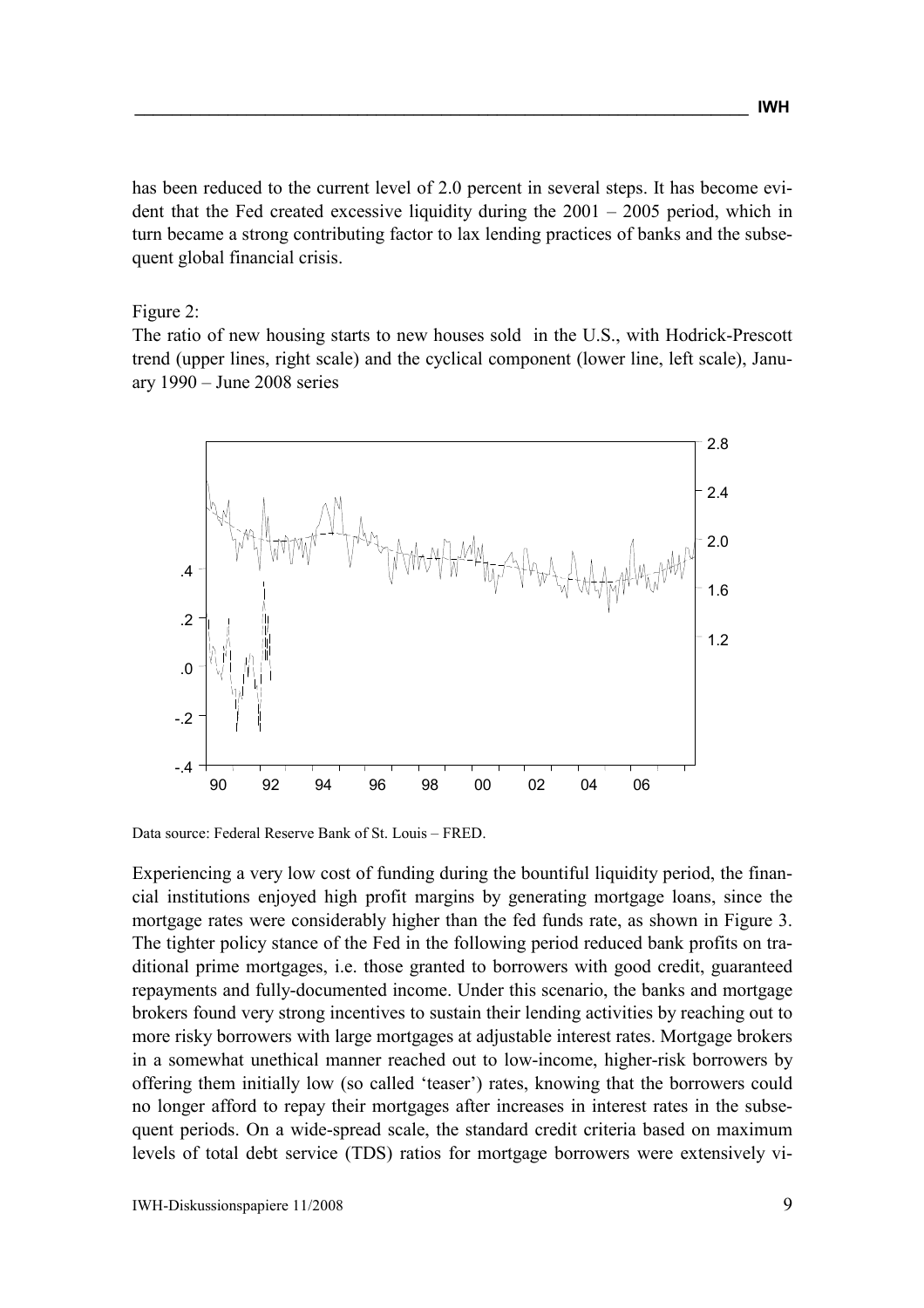olated. Hence, the unprecedented expansion of high-risk non-traditional mortgage loans took place. More mortgages were extended to the least credit-worthy applicants with low credit scores and uncertain income prospects, i.e. to subprime borrowers; as well as to the applicants who qualified for credit but were not able to document their incomes fully or to provide traditional down-payments, i.e. to near-prime or, the so-called Alt-A borrowers. The share of subprime and Alt-A in total newly-originated securitized mortgages reached 40 percent in 2006 while it was merely 9 percent in 2001 (Tilton, 2007). This rush to high risk mortgage loans has been unprecedented, considering the fact that subprime loans constitute merely 14 percent of total outstanding U.S. mortgages, while the traditional prime loans prevail with 80 percent share in total mortgages, with 6 percent falling into the near-prime category (DiMartino and Duca, 2007).

Figure 3:

The 30-year conventional mortgage rate and the effective federal funds rate, January 1990 – June 200 series



Data Source: Federal Reserve Bank of St. Louis – FRED.

The surge in non-prime mortgage loans was spurred by the confidence of originating banks in their ability to measure default risk accurately by employing standard quantitative models. The risk associated with these underlying securities was subsequently transferred to market investors in the form of residential mortgage-backed securities (RMBS) and their common derivatives such as collateralized debt obligations (CDOs)4. These

<sup>4</sup> In their abbreviated definition, CDOs are structured credit products backed by pools of other assets, with cash flows assigned to varying credit risk tranches: senior AAA-rated, mezzanine AA to BB-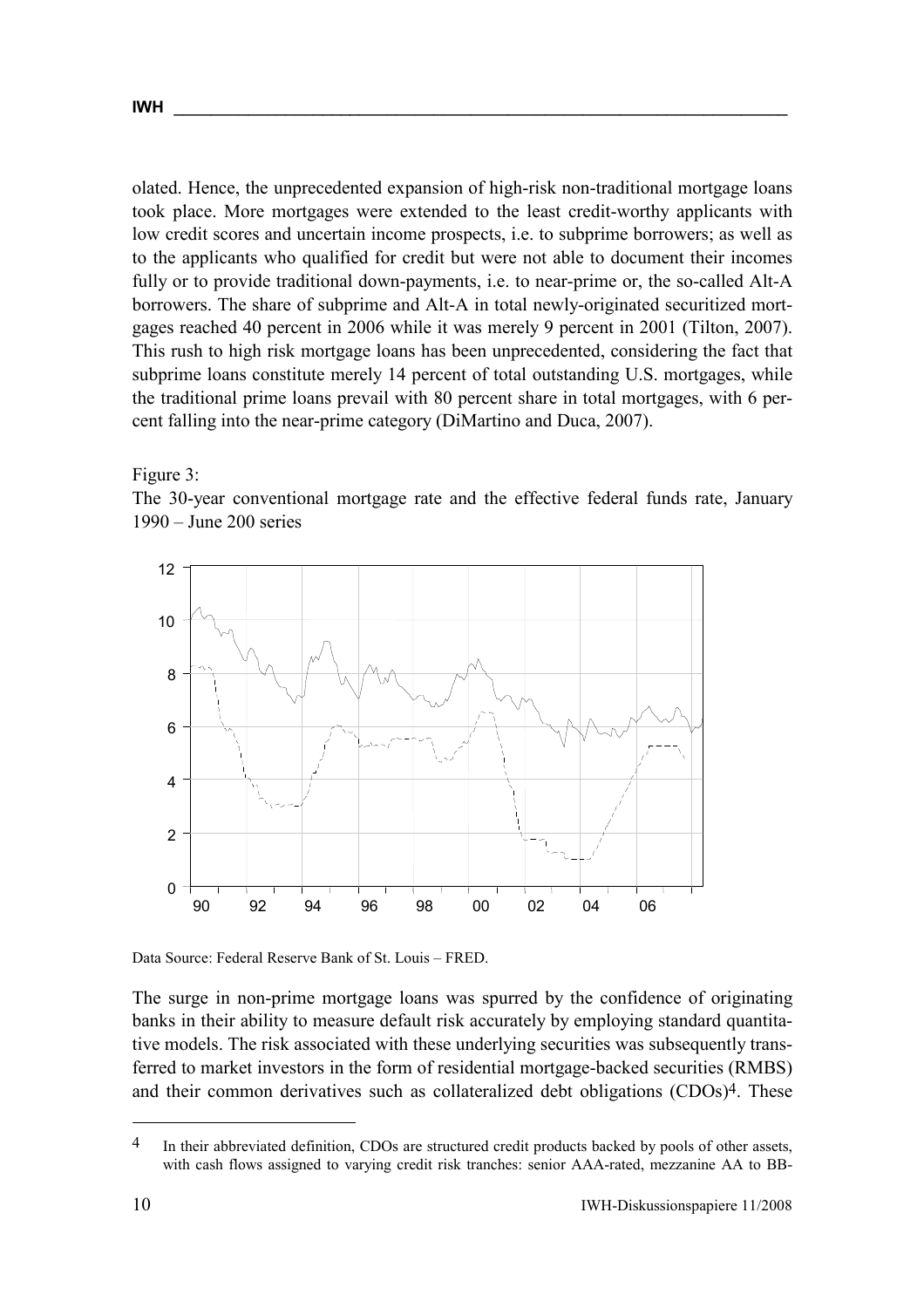complex financial instruments have been differentiated by their riskiness and sold to market investors. They have allowed investors to choose assets with a precise risk profile. Through their applications, banks have managed to make liquid and marketable some of the underlying risky, illiquid and non-marketable assets. Their proliferation has been significant over the past several years, as shown in Figure 4. Quarterly issuance of global CDOs reached a peak of \$186.5 billion in the  $1<sup>st</sup>$  quarter of 2007. Since then, it has nearly collapsed, scoring merely \$11.7 billion in the 1<sup>st</sup> quarter of 2008. Their total annual issuance was the highest in 2006 reaching \$551.7 billion, and it declined to \$502.3 billion in 2007. As we have learned from the troubled banks, their risk management departments viewed CDOs as credit-risk and not market-risk instruments. Therefore, they customarily, yet incorrectly assumed that in case of market vicissitudes CDO positions could be easily adjusted or liquidated, especially due to the fact that many of these risky derivatives were over-rated at AAA or AA levels by the rating agencies. Figure 4 shows also denomination of CDOs in U.S. dollars and in euros. It is worth noting that their issuance in euros began declining already in the  $2<sup>nd</sup>$  quarter of 2007, that is, before the outbreak of the subprime mortgage crisis, while at the same time their dollar issuance was still on the rise. At that time, the ECB demonstrated stronger commitment to containing inflation expectations that the Fed did. These different policies led to the euro appreciation against the dollar that reduced effective yield margins on eurodenominated CDOs.

The short-lived success of CDOs was made possible due to the creation of the persistent global savings glut. International investors were eager to purchase these high-yielding structured products since yields on lower risk fixed income sureties, such as U.S. Treasury bonds, were considerably lower. In fact, these yields were depressed by the heavy demand for the U.S. long-term bonds in the first half of the present decade, which contributed to the inverted the U.S. Treasury yield curve. Consequently, the plentiful global liquidity in the hands of managed investment funds was re-allocated into high-yielding CDOs, which initially offered savvy investors attractive returns. However, these structured products entailed significant asymmetric information. For investors, the information asymmetry was in the form of the adverse selection problem, i.e. before their purchase, investors believed in a relatively low risk embedded in their yield margins above risk-free securities, such as government bonds. In a one-year retrospect of the financial crisis, one may conclude that these margins did not nearly compensate for the de facto default risk associated with these structured products and stemming from the nonperformance of the underlying assets, such as the subprime mortgages. In recent years CDOs were a useful tool of financial innovation for reducing risks associated with tradi-

<u>.</u>

rated, and equity (unrated) tranche. Cash flows are going first to the lowest risk tranche. In exchange for purchasing CDOs, third-party investors receive a claim on the mortgage asset and related cash flows, which becomes collateral in the case of default. Forms of CDOs include: a cashflow CDO where underlying credit risks are bonds or loans held by the issuer, a synthetic CDO with the exposure to risk insured by the credit default swap (CDS), and CDOs-squared where each underlying risk is itself a CDO tranche.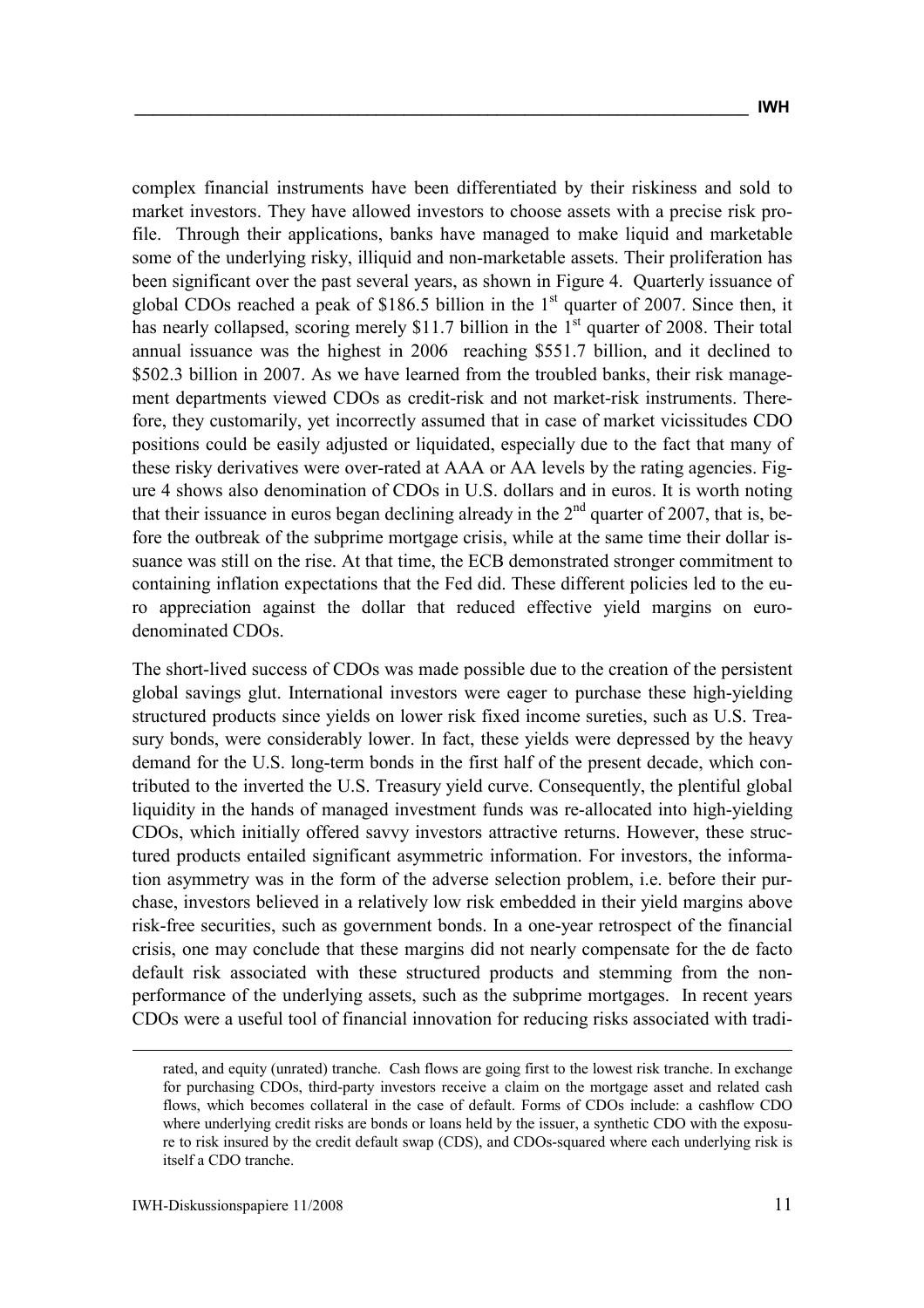IWH \_\_\_\_\_\_\_\_\_\_\_\_\_\_\_\_\_\_\_\_\_\_\_\_\_\_\_\_\_\_\_\_\_\_\_\_\_\_\_\_\_\_\_\_\_\_\_\_\_\_\_\_\_\_\_\_\_\_\_\_\_\_\_\_\_\_

tional debt funding. They have been applied to securitization of not only mortgages, but other debt instruments. They have been also an important source of funding for leveraged corporate buy-outs. Yet, CDOs have been oversold to market investors as indicated above, and the de facto risks associated with these complex derivatives with option-like characteristics have been grossly underestimated by the rating agencies.

Figure 4:



Global CDO market issuance, Quarterly series 2005Q1 – 2008Q1

Notes: CDOS = total issuance in USD million, CDODOL = USD issues, CDOEUR = EUR issues.

The rising home prices along with the surge of mortgages originated to low-income borrowers and their securitization have imposed a serious burden on U.S. households. As shown in Figure 5, the share of mortgage repayments in total household debt service was very high in the early 1990s reaching the level of 90 percent in 1992. Since then, it declined steadily to the lowest level of 72 percent in 2002, but driven initially by high property values and subsequently by higher mortgage rates, it has increased to the recent levels exceeding 80 percent. Larger and increasingly expensive mortgages are a serious contributing factor to a sharp increase in the ratio of household debt to disposable income that exceeded unity in 2001; but after the period of steady climbing, the U.S. household debt now exceeds disposable income by one-third. These conditions have ul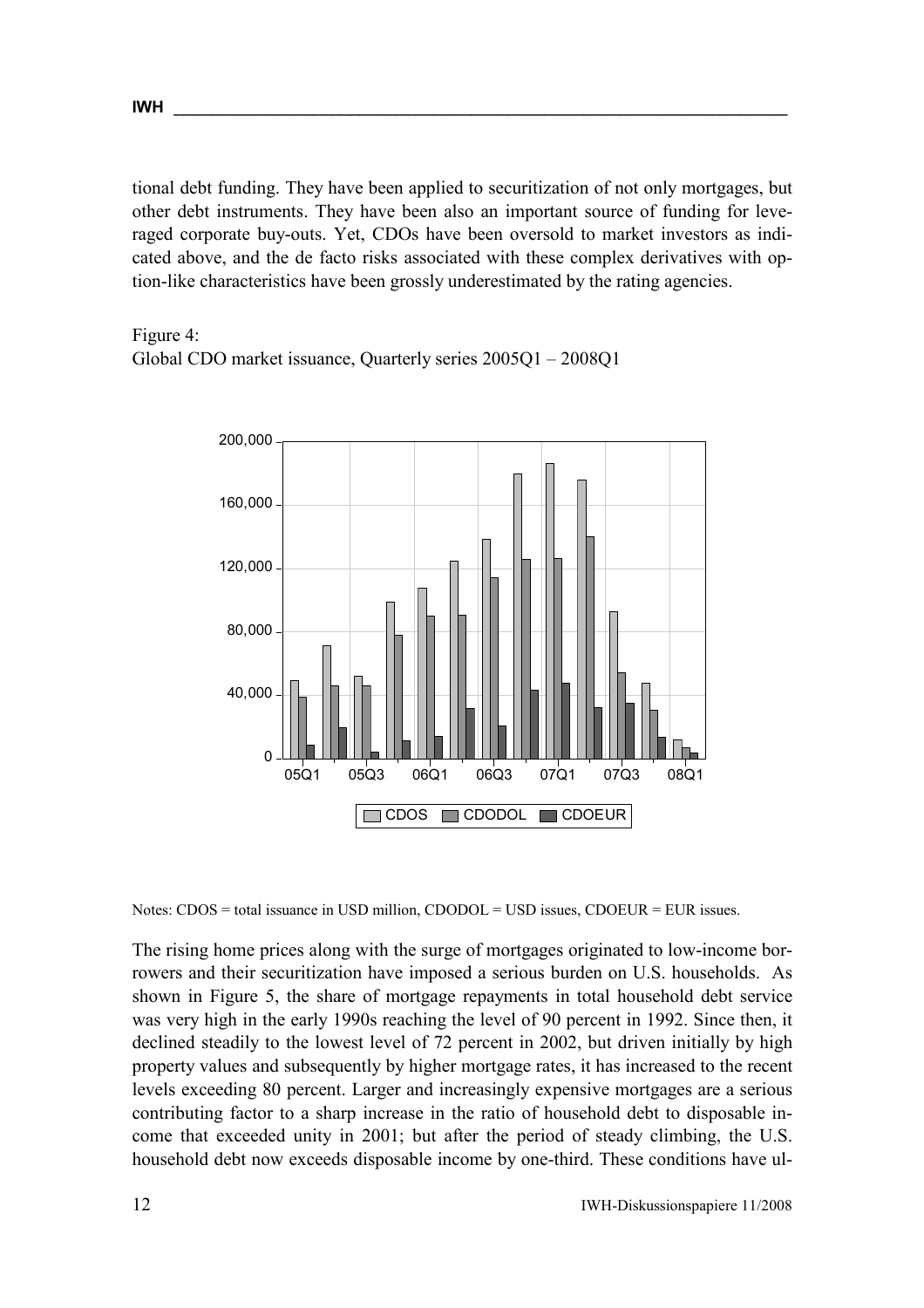timately led to deterioration of household wealth. In addition, increasing interest rates in 2006 and 2007 increased failures of repayments of mortgages, thus also undermined the collateral base of CDOs. In consequence, a further growth of mortgages, property values, bank profit margins from mortgage loans, and CDOs could not be rationally assumed already in 2006.

Figure 5:

Total outstanding debt as a share of disposable income, and the share of mortgage debt service payments in total debt service payments for U.S. households, Quarterly series: 1990Q1-2008Q1



Source: own compilation based on the Federal Reserve Board data.

In sum, the subprime mortgage crisis has been an unavoidable result of a specific plot of macroeconomic conditions and microeconomic systemic failures. The macroeconomic triggers of the crisis include the global liquidity glut, the excessive liquidity created by the Fed and some other central banks, and low yields on risk-free government bonds inducing attractiveness of higher yielding CDOs. The microeconomic flaws include unrecognized information asymmetry for investors in CDOs and other asset-backed securities (ABS), mistakes of the rating agencies in the assessment of risk associated with these securities, proliferation of subprime mortgage loans accompanied by ubiquitous violations of standard TDS safety benchmarks and, what will be discussed below, excessive leverage of banks.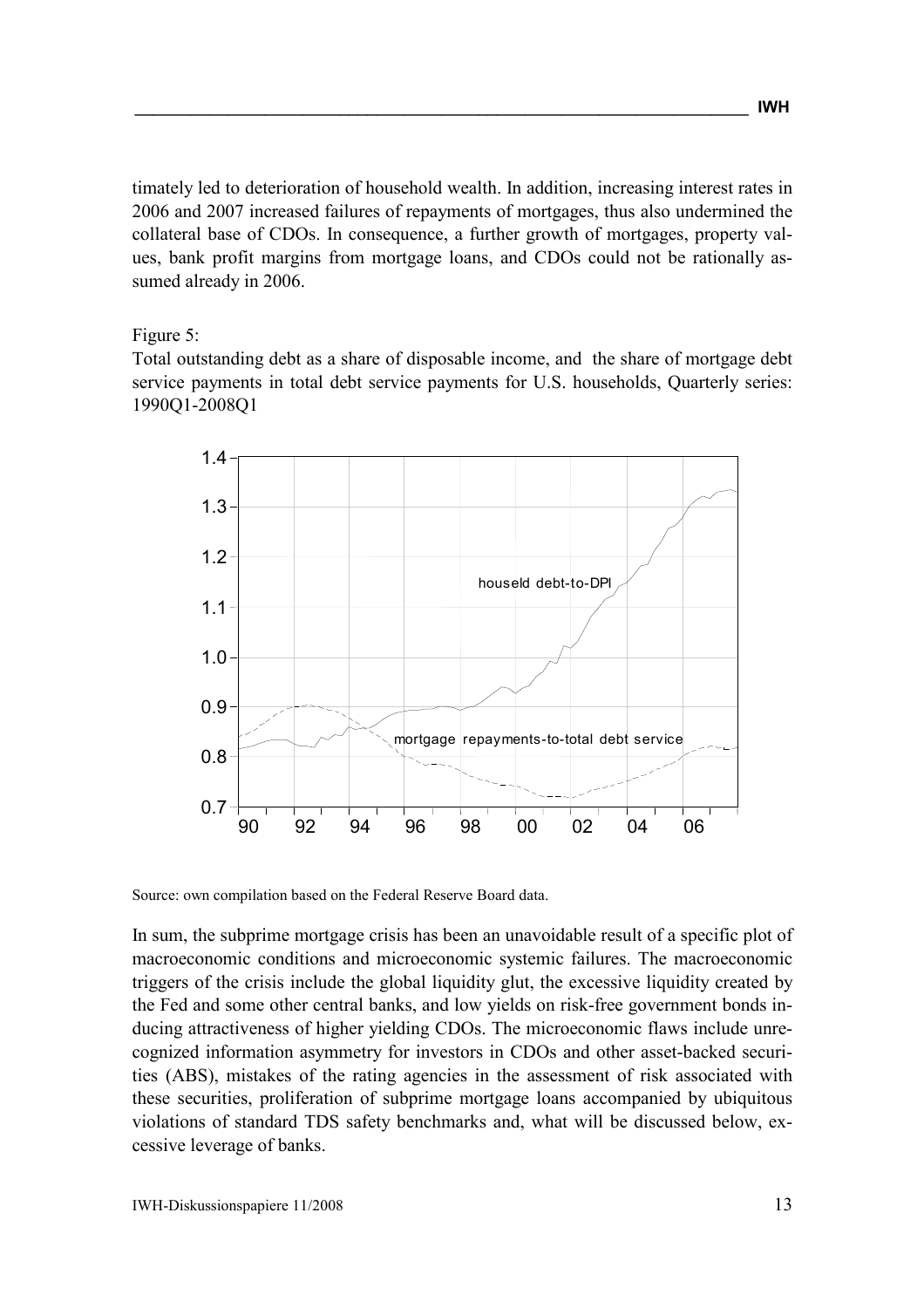IWH \_\_\_\_\_\_\_\_\_\_\_\_\_\_\_\_\_\_\_\_\_\_\_\_\_\_\_\_\_\_\_\_\_\_\_\_\_\_\_\_\_\_\_\_\_\_\_\_\_\_\_\_\_\_\_\_\_\_\_\_\_\_\_\_\_\_

## 3 Distinctive Stages of the Crisis

The macro- and microeconomic triggers of the subprime mortgage crisis along with the systemic flaws in credit rating and risk management had to be recognized at some point. With the return of the Fed to the policy tightening cycle (see Figure 3), interest margins between CDOs and government securities narrowed, gradually eroding attractiveness of these derivative securities to global investors. At the same time, adjustable rate mortgages (ARM) interest rates reset higher, leading to a dramatic increase in defaults and foreclosure activity. Foreclosures on housing properties in the U.S. rose by nearly 1.3 million in 2007, up 79 percent from 2006. As high as 43 percent of the 2007 foreclosures were associated with subprime ARMs.

As a result, lending activity in the mortgage market fell sharply. The troubles in the housing market rippled into the wholesale markets in which banks raise short-term finance. In response, banks hoarded cash and withdrew credit from others, which elevated LIBOR rates. In essence, this was a sign of a wide-spread erosion of trust. Correspondingly, more expensive funds in capital markets and in some cases downgrades of financial institutions by risk rating agencies restricted the ability of conduits and structured investment vehicles (SIVs) to issue asset-backed commercial paper at short maturities5. These conduits and SIVs have been sponsored by investment banks. In sum, the outbreak of the subprime mortgage crisis lifted the LIBOR rates well-above risk-free interest rates (Figure 6) making some of the SIVs (for instance Cheyne or Victoria Finance) insolvent. As a result, the banks found it increasingly difficult to transfer some of their risky mortgages and mortgage-backed securities to SIVs.

In essence, tensions on the inter-bank lending market, thus also the intensity of the financial crisis can be best captured by the time series distribution of the spread between LIBOR and risk-free corresponding maturity government securities yields. Figure 6 shows a one-year series of the TED (Treasury over Eurodollars) spread captured by the difference between of 3-month LIBOR over 3-month U.S. Treasury bill yields. Increasing spreads denote elevated counter-party risk, or reluctance of banks to lend funds to each other. Over the one-year period displayed on the graph, the TED spread shows at least three major jumps.

<sup>5</sup> SIVs are funds that borrow money typically by issuing commercial paper at rates close to LIBOR and lend this money to banks by buying bonds at higher interest rates. The bonds purchased by SIVs have include securities backed by mortgage, credit cards and other credit instruments. If values of longterm securities bought by SIVs fall below the values of short-term securities sold by them, their solvency is at risk.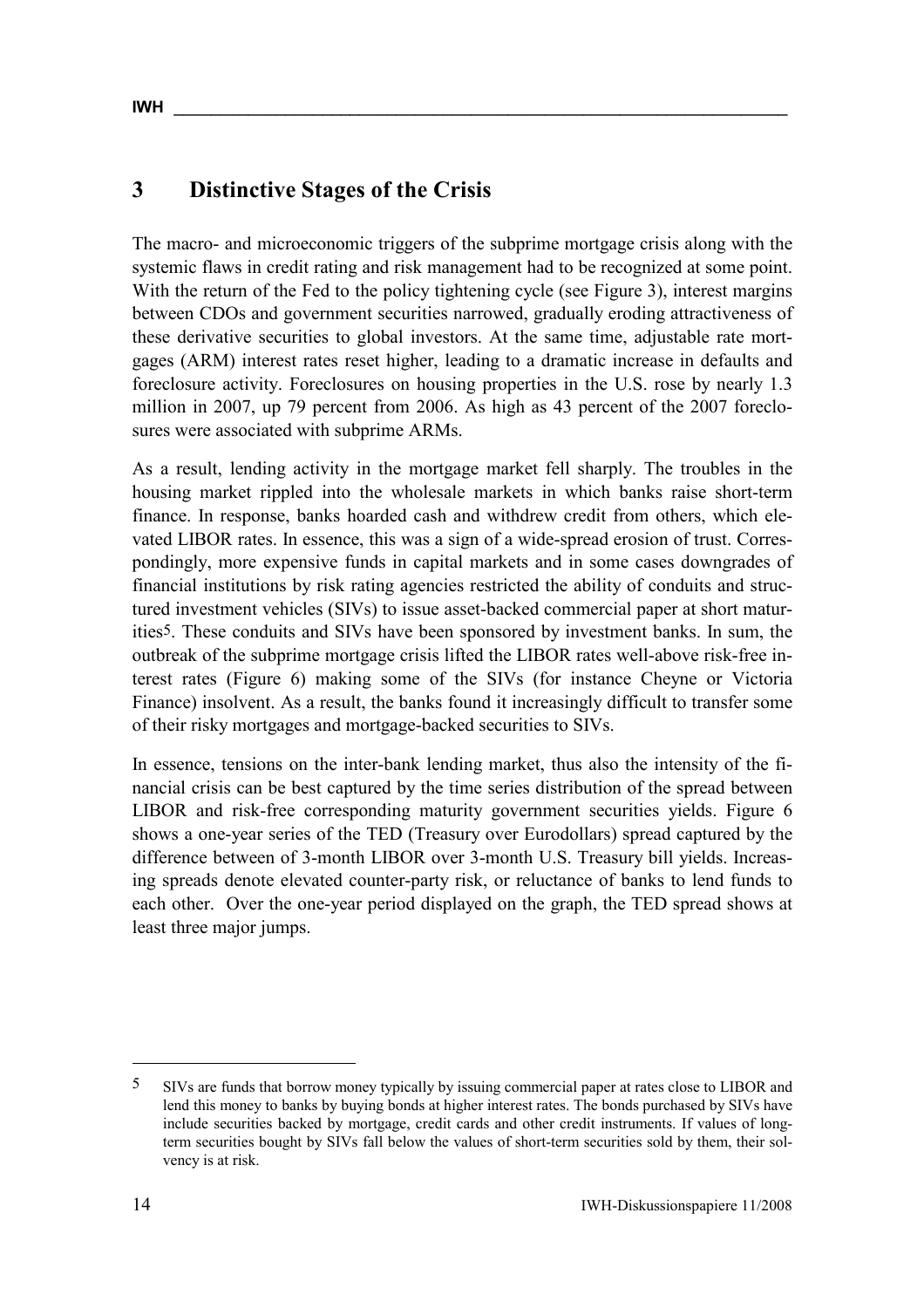#### Figure 6:

TED spread (3M LIBOR minus 3M T-bill rate), Daily data for one-year period ending August 4, 2008



Source: Bloomberg.

The first one coincides with the outbreak of the subprime mortgage crisis on August 17, 2007, in response to the collapse of two hedge funds owned by Bear Sterns, which both had vast exposure to mortgage-backed securities. At the same time, three European investment funds were unable to price assets linked to subprime mortgages due to sudden illiquidity in these markets (DiMartin, Duca, Rosenblum, 2007). The funds in question froze redemptions, which induced panicky reactions in the broader markets. On August 20, 2007 the TED jumped to 240 basis points (bps) – the level that was previously experienced only during the 1987 market crash. The subsequent liquidity injection by the Fed helped reduce the TED spread to around 100 bps in October 2007. In addition, the spread was brought down by the initial write-offs by banks of losses, but on subprime loans only.

The second outbreak took place in December 2007, when it became apparent that the financial crisis was spreading into other credit areas and a wide range of financial institutions. On December 11, 2007 the TED spread hit 221 bps. The steep lowering of the federal funds rate by the Fed (see Figure 3) during the December 2007 and February 2008 period did not halt the spreading of the crisis. It became apparent that the elevated market and credit risks were spreading over liquidity risk and the effects of this transmission were most severe at the most vulnerable institutions with vast exposure to CDOs, particularly those that failed to raise capital and reduce excessive leverage to re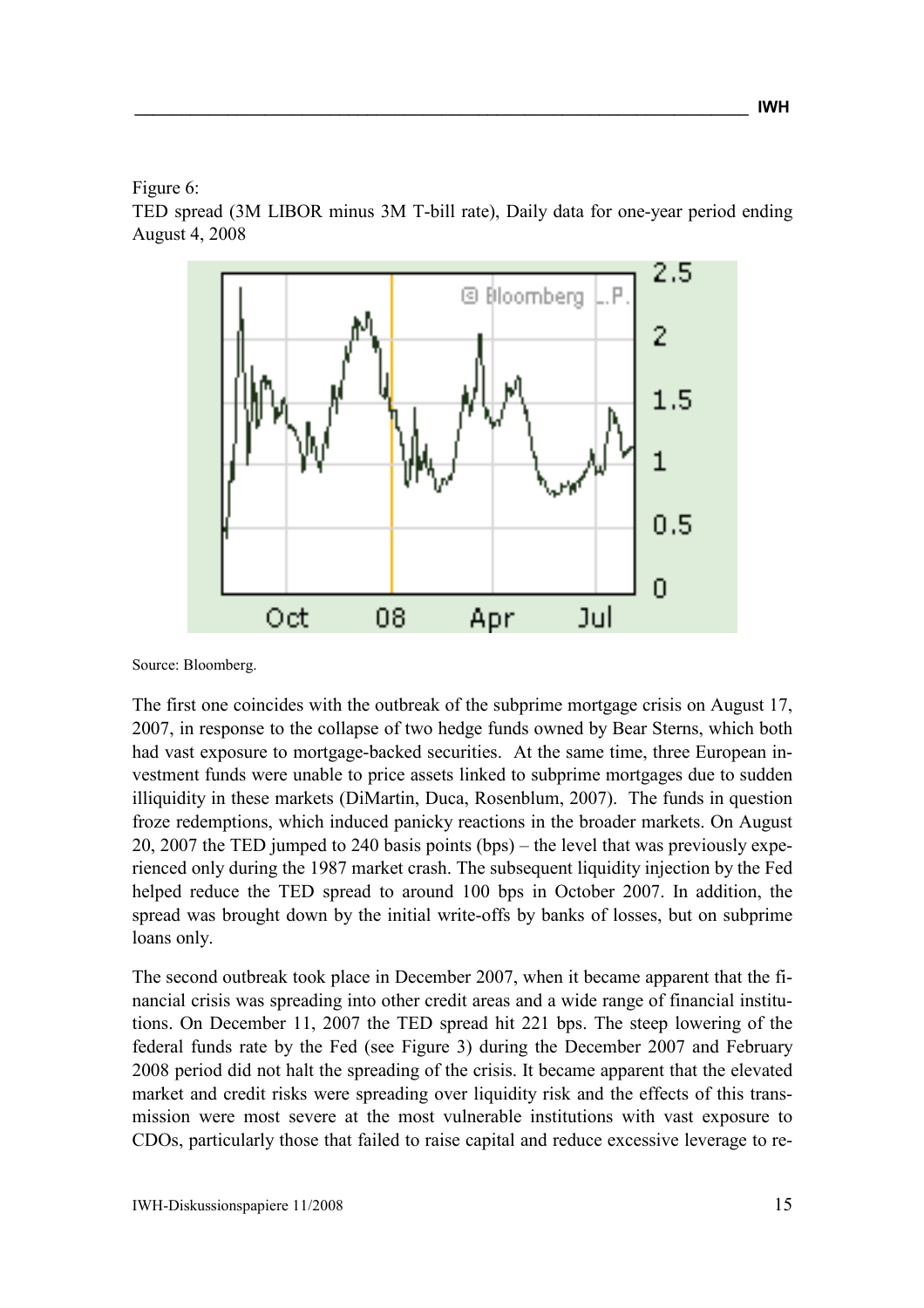duce potential bank run threats. The proliferation of credit risk entailed expansion of credit default swaps (CDS) as credit risk hedging unfunded derivatives, while the funded derivates such as CDOs were declining6. The sharp increase in counterparty risk resulted in extensive losses of large dealers of derivatives, most notably, of Bear Sterns.

Hence, the third TED spread takeoff. The elevated counterparty risk and losses of derivative dealers induced severe liquidity problems at banks. In particular, they triggered a massive run on Bear Sterns liabilities on March 13 and 14 of 2008. In these two days, its liabilities fell by 17 billion dollars<sup>7</sup>. The Bear Sterns fallout elevated the TED spread to 204 bps on March 19, 2008.

In hindsight, the three distinctive leaps in the TED spread were caused by different, increasingly complex factors. Their intricacy reflects broadening of the scope and the spillover effects of the subprime mortgage crisis into other credit categories and global financial institutions. These three idiosyncratic outbursts allow for identification of the initial stages of the finanicial crisis, with capital re-allocation into commodity futures defining the latest stage.

Thus in sum, four distinctive stages of the ongoing financial crisis can be identified:

- the outbreak of the subprime mortgage crisis,
- the proliferation of credit risk, along with the broadening of losses of financial institutions,
- the eruption of liquidity risk highlighted by the run on Bear Sterns, with the spread of contagion effects on other investment banks with similar portfolio characteristics (most notably, on Lehman Brothers),
- the commodity price bubble.

The heterogeneous roots and the complex sequence of the current crisis make it challenging to synthesize its underlying causes and global repercussions. It is, however, crucial to assume that the global savings glut persists, but allocations of global managed assets are changing in response to market signals and the dynamics of systemic risk. The over-extended debt of U.S. households (Figure 5) has engendered a gradual decline in real consumer spending, thus also a slowdown of the U.S. economy and the correction of the housing market (Figures 1 and 2). At the same time, the monetary policy expansion at the late stage of Mr. Alan Greenspan era reduced the cost of funding for banks to near- or even below-zero in real terms. These conditions invoked undisciplined lending

<sup>6</sup> The total notional value of CDS increased from 10 trillion dollars in June 2005 to 62 trillion at the end of 2007.

<sup>7</sup> The key contributors to the run on Bear Sterns included: Renaissance Technologies Corp. – a hedge fund that withdrew 5 billion dollars of cash, Rabobank and ING – each of them pulled out 500 million of loan commitments.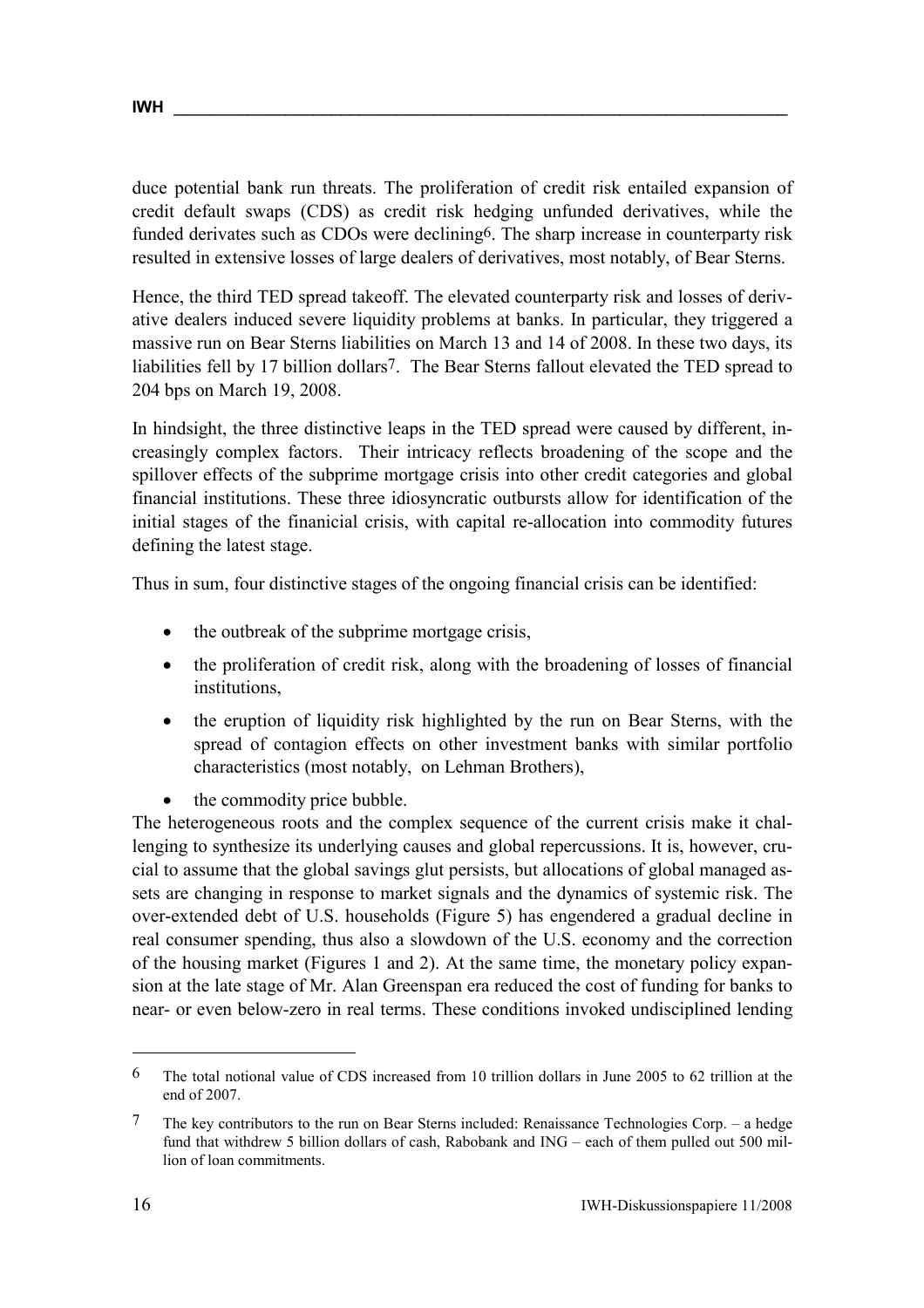practices, additionally spurred by the rise in credit derivatives. Moreover, the credit derivatives were widely believed to be liquid and non-risky. Their optimistic outlook stemmed from their upbeat assessment in the IMF Global Financial Stability Reports (subsequently from 2004 until April 2007), as well as in the reports of various credit rating and supervisory agencies. In the aftermath of the outbreak of the crisis, the implicit low risk and safety of global financial markets, instruments and institutions proved to be illusive.

In such a fragile environment, assessing systemic risk and credit quality across many loan classes is fraught with difficulty for banks, credit rating agencies and investors. The asymmetric information and systemic risks associated with various asset-backed securities have proven to be more significant than previously assumed. In response, the international investors and managed-asset companies have been transferring their vast capital across various asset classes. Before 2007, residential property, mortgage-backed securities and CDOs were popular investment venues. Following the collapse of subprime mortgages, alternative market or 'plain-vanilla' securities were preferred. But proliferation of market risk and credit risk switched the investors preferences into commodity futures.

These observations lead us to the argument of persistency of the 'wandering asset bubble' defined as a bubble or over-valuation of various asset classes attributable to the continuous reallocation of international liquidity. We therefore argue that the current credit crisis was originated by the emergence of this liquidity and its somewhat disorderly allocations across various unregulated markets and structured financial products. Until 2007, global financial markets enjoyed a subdued risk environment with falling credit spreads, low interest rates, low market volatility and the absence of defualts in credit instruments. Both the high-savings economies and the Fed contributed to the extraordinary creation of investment capital in recent years, which in turn fed the bubble wandering between credit, housing, derivatives and, more recently, commodity futures markets. In this environment, default risk has been migrating from subprime mortgages to credit cards, consumer loans, student loans and leveraged loans issued by private equity firms. Unfortunately, the recent liquidity injections by the Fed and other central banks aimed at rescuing, recapitalizing troubled banks are likely to exacerbate the bubble problem.

The fourth stage of the crisis, i.e. the commodity futures bubble began to emerge at the beginning of 2008. After the global investors incurred huge losses on CDOs and other derivates, as well as on stocks of financial institutions, they switched some of their funds into commodity futures recognizing that many of the futures markets were in a normal backwardation position<sup>8</sup>. This was in fact the case of a number of commodity

<sup>8 &#</sup>x27;Normal backwardation' in futures markets takes place when the expected spot price is above the futures price. Recognizing that the futures price must converge to the expected spot price, speculators take 'net long' positions anticipating the futures price to increase. The adverse situation are 'contan-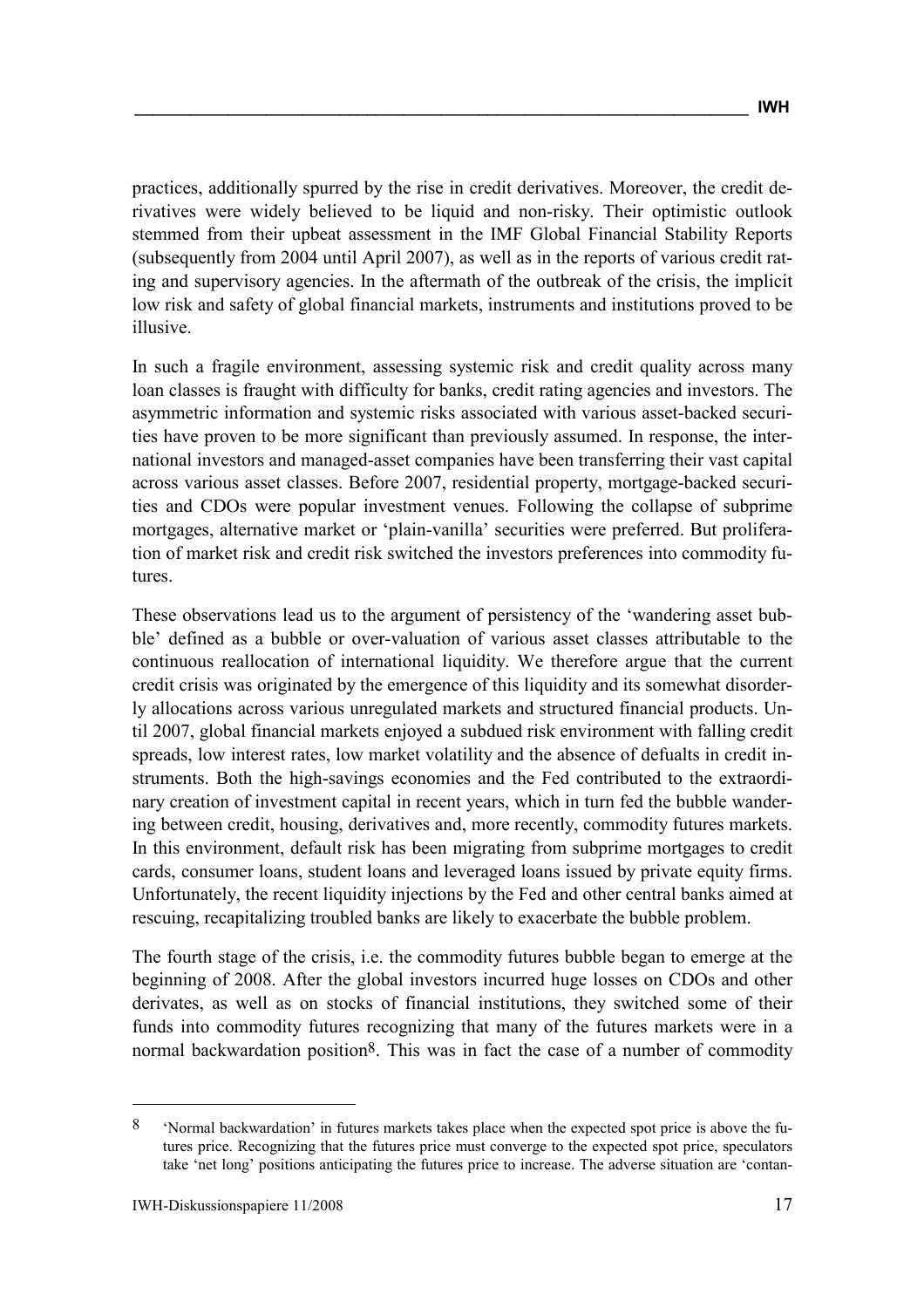futures markets, most notably, of the crude oil futures market. It seems that investors and speculators found strong incentives to purchase futures contracts, and their actions drove up futures prices to a high expected spot price. As a result, NYMEX oil futures prices nearly doubled from 75 dollars per barrel in the beginning of October 2007 to their peak of 147 on July 11, 2008 (Figure 7)9. Since then, the oil futures markets have been in a contango situation, providing disincentives to invest in commodity futures thus contributing to declining tendency of futures prices.

#### Figure 7:

Light crude oil futures prices (NYMEX), One-year series ending August 5, 2008



Source: Wall Street Journal Data Center.

Although a large portion of the commodity futures bubble seems to have been unloaded by the end of August 2008, the problem of the wandering bubble still persists as other assets might become temporarily overpriced due to a heavy investment. At this juncture, it is hard to predict which assets will be attractive for profitable investments. Regained price stability coupled with improvements in bank liquidity and credit market conditions in the U.S. may bring some of the global financial capital back to U.S. securities.

Regardless of its actual placement among various asset classes or securities, an asset bubble always engenders excessive volatility of their prices. It can be therefore also ar-

<u>.</u>

go' markets, where the expected spot price is below the futures price. In this case, speculators find incentives to sell futures, thus brining their prices down to the expected spot price.

<sup>9</sup> Valuable insights on the current escalation in expected spot prices of crude oil are provided by Brown, Virmani and Alm (2008). They attribute this increase to escalating demand expectations and to the U.S. dollar depreciation. In addition, Stevans and Sessions (2008) show empirically that the real price of oil today is strongly determined by long-term futures contracts that are inherently speculative.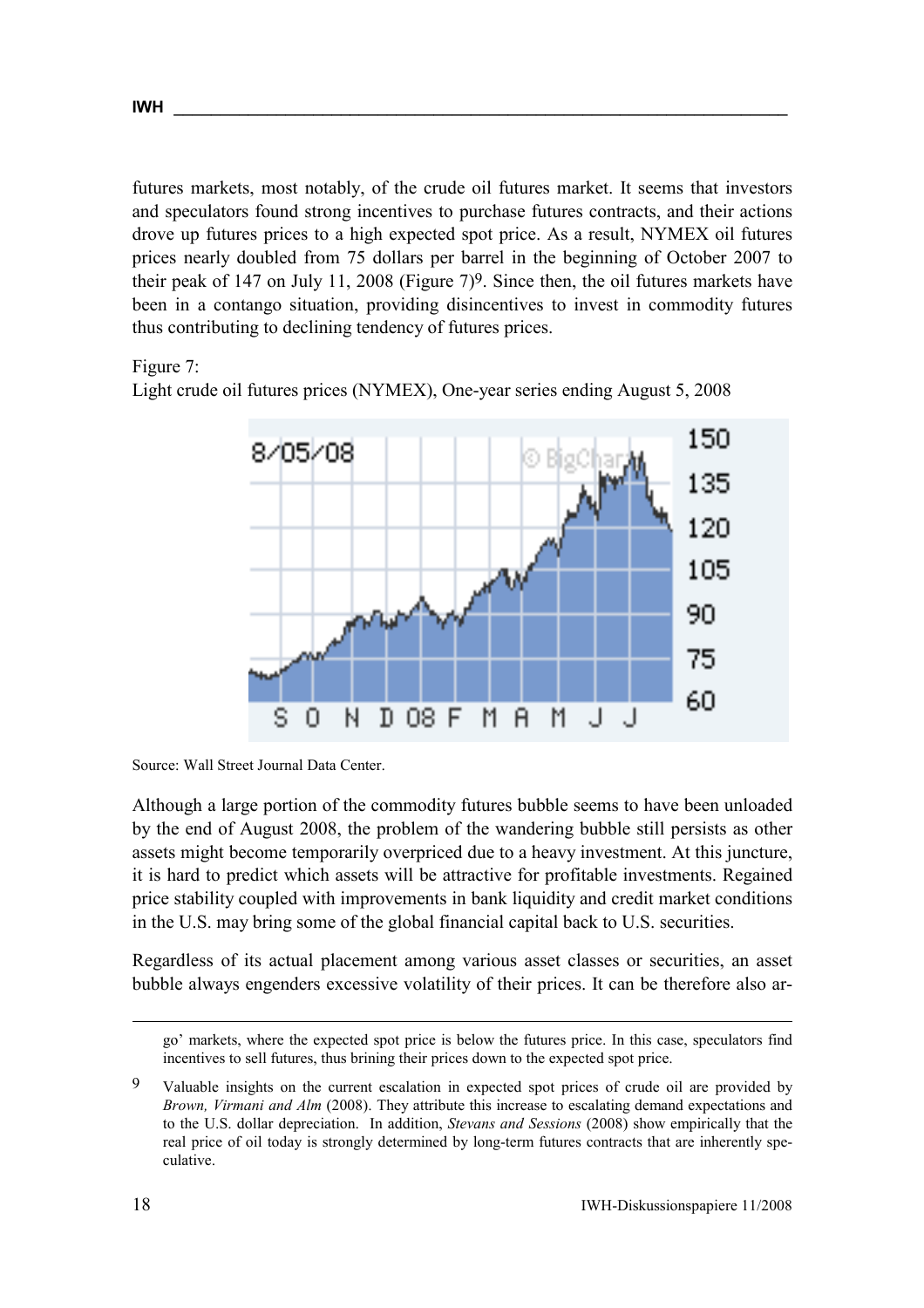gued that the episodes of surging capital investments lead to increasing leptokurtosis of the time-series distribution of prices of the underlying securities. Therefore, under normal market conditions, volatility of prices of these securities is likely to be wellcontained, but under turbulent markets such volatility will be exacerbated. If risk analysts apply assessment methods that are based on a normal instead of a leptokurtic data distribution of security prices, they are likely to seriously underestimate risk of investing in volatile securities, particularly at turbulent market times. In hindsight, the wandering bubble and the over-valuation of various types of securities have made the risk assessment methods that assume a normal data distribution highly inaccurate.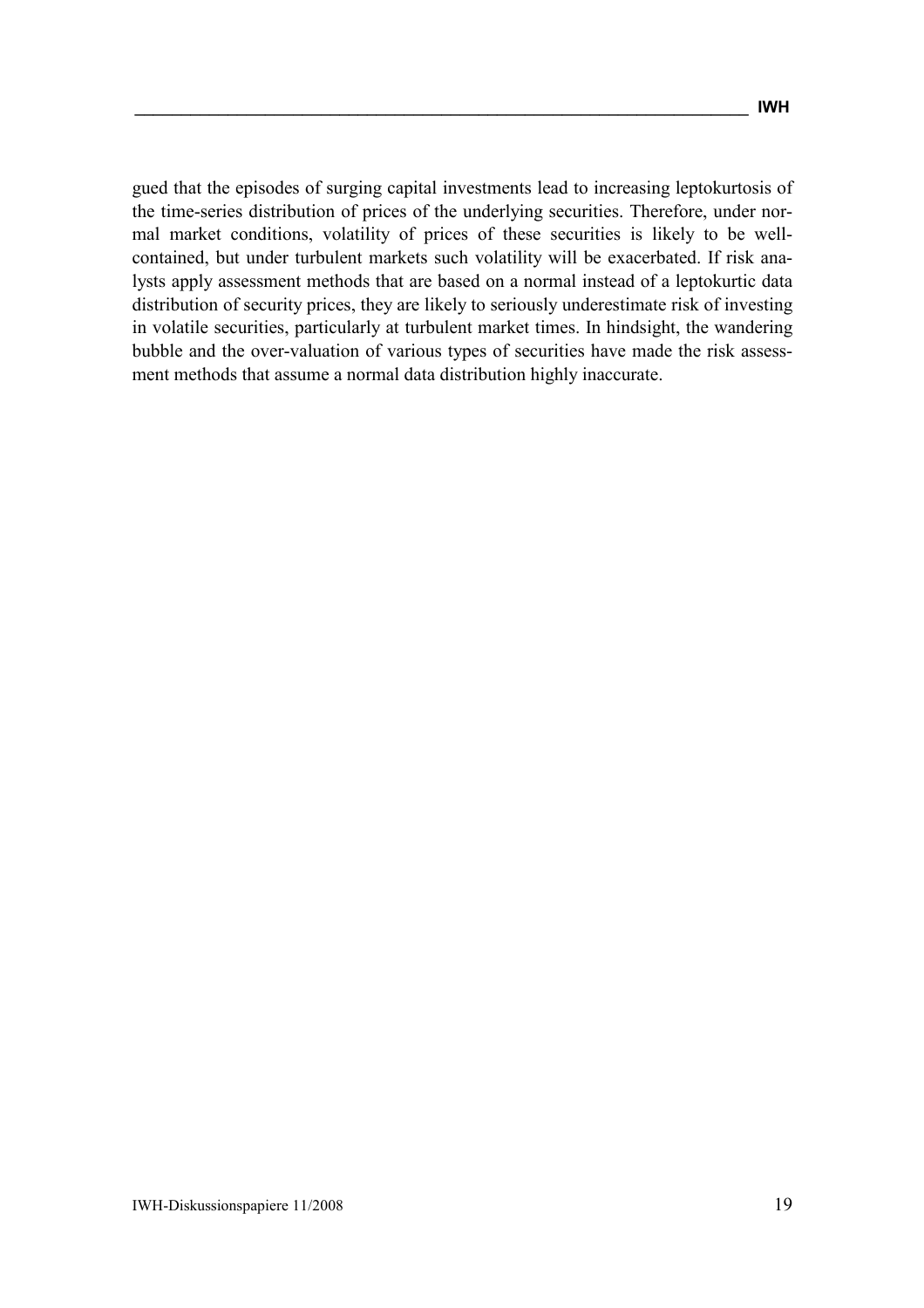#### IWH \_\_\_\_\_\_\_\_\_\_\_\_\_\_\_\_\_\_\_\_\_\_\_\_\_\_\_\_\_\_\_\_\_\_\_\_\_\_\_\_\_\_\_\_\_\_\_\_\_\_\_\_\_\_\_\_\_\_\_\_\_\_\_\_\_\_

### 4 Plausible Theoretical Foundations

The analysis of the factors contributing to the current crisis allows for identification of the some theoretical underpinnings that explain the special features of this crisis that make it unique in comparison to the previous financial crises episodes. It seems that the important role played in this crisis by CDOs and other complex structured financial vehicles engenders extension of the standard Keynesian liquidity preference theory of investments from its traditional reference to the term structure of the bond yield curve and the tradeoffs between bonds and stocks into the liquidity advantage of these new securities in relation to 'plain-vanilla' securities10. These new complex securities have emerged on the scale that has not been witnessed before.

In addition to the extended application of the liquidity preference theory into new securities, a distinctive feature of this crisis is the disproportionate asymmetric information facing investors' decisions. The new asset-backed securities have widened the distance between borrowers of mortgages and investors in mortgage-backed securities. Also, yield margins on CDOs and other structured investment products over risk-free securities did not compensate for the de facto default risk of these esoteric securities. This has entailed a serious adverse selection problem for investors.

Moreover, investment in these new securities was accompanied by herding behavior of investors, which theoretical foundations are prescribed by Scharfstein and Stein (1992). Considering the magnitude of the CDOs bubble, the scale of herding has been unprecedented. Based on scattered information from financial analysts, speculation and herding have been manifested mainly by unregulated managed funds. Their actions have escaped regulatory restrictions and statutory disclosure rules brought forth by the Sarbanes-Oxley Act of 2002.

Theoretical explanations at the early stages of the crisis focused mainly on the timely debated about superior features of universal vs. specialized or regional banking. As the crisis initially affected investment banks as originators of mortgage-backed securities, the universal banking model was considered to be more resilient. Among others, Buiter (2007) concludes that universal banks have a wider variety of assets than investment banks, which allows them to spread credit risk across a broader range of asset categories. More recently, however, large universal banks such as Societe General, UBS, ING-Barings, Wachovia, Credit Suisse and others also have shown large losses stemming from their vast exposure to risky mortgages and derivative securities. Therefore, the initially claimed merits of universal banking superiority seem rather unwarranted.

<sup>10 &#</sup>x27;Plain-vanilla' securities are those based on guaranteed reimbursement of the principal with the return not linked to derivatives.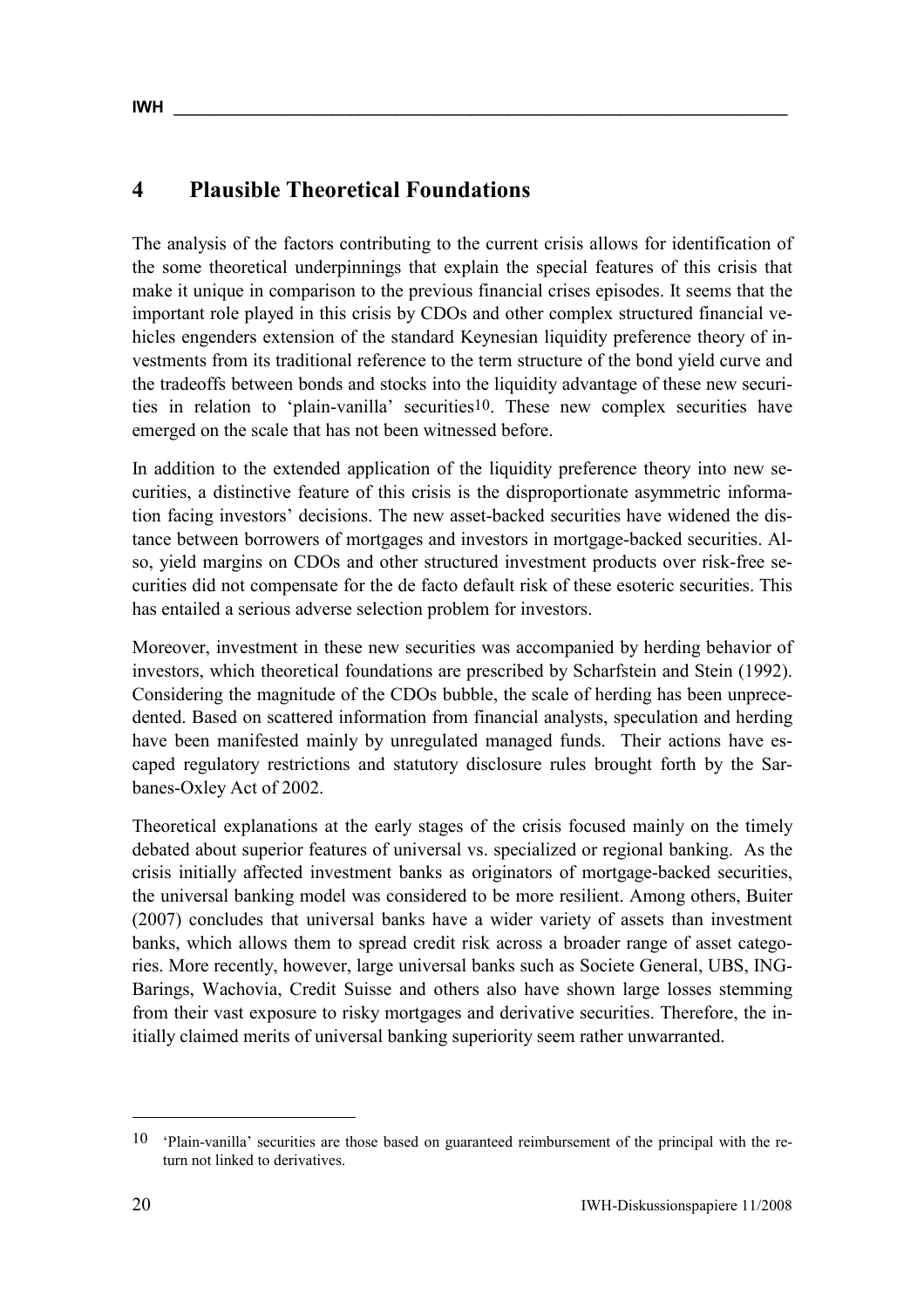Adding to the debate generalizing the roots and outcomes of this crisis, we attempt to explain it in terms of the 'wandering asset bubble'. It is however debatable whether the bubble is more persistent being occasionally subdued by central bank interventions in the form of liquidity injections or bail-outs of financial institutions, or it is more unbalanced due to disproportionate, herding behavior of investors.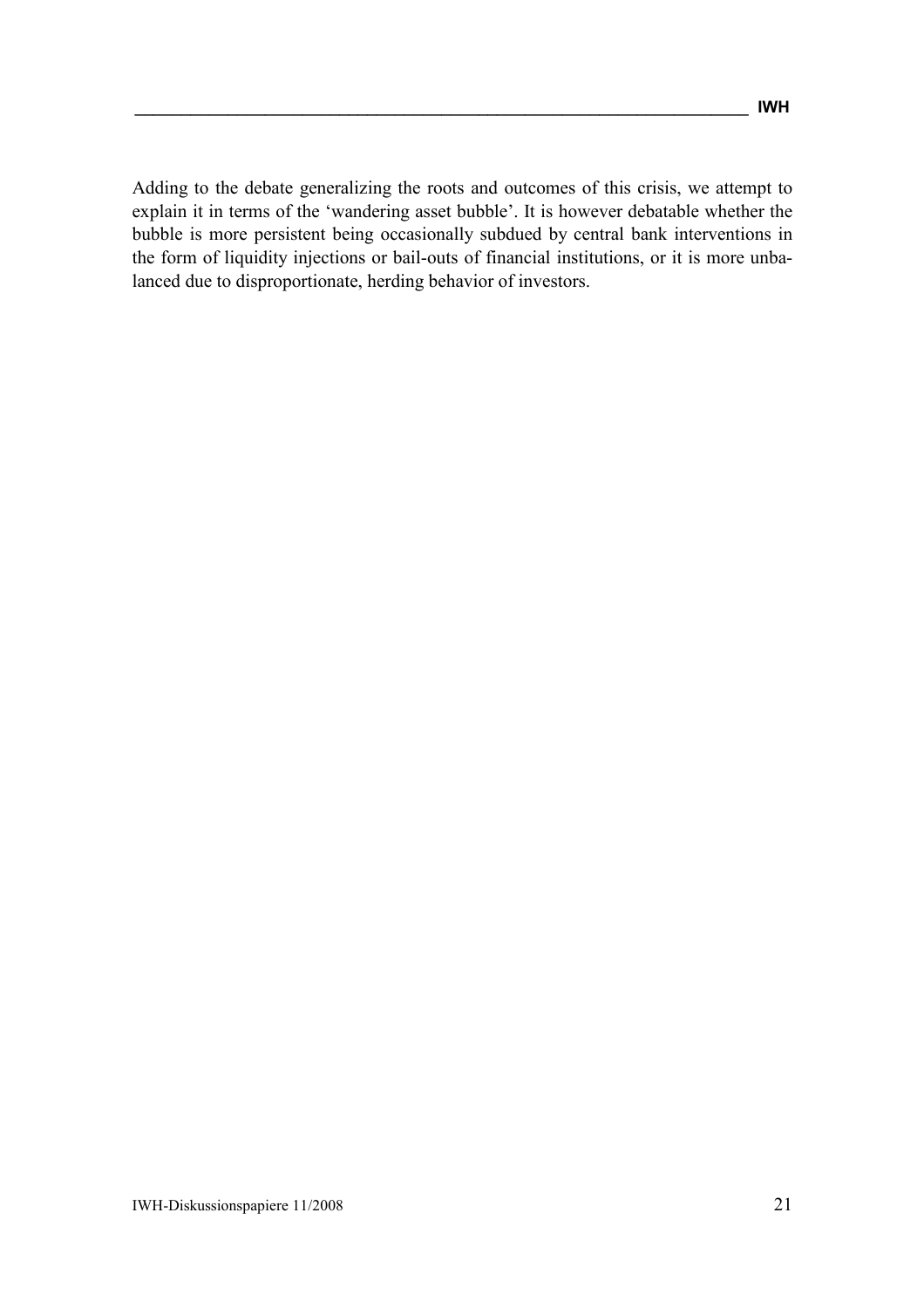IWH \_\_\_\_\_\_\_\_\_\_\_\_\_\_\_\_\_\_\_\_\_\_\_\_\_\_\_\_\_\_\_\_\_\_\_\_\_\_\_\_\_\_\_\_\_\_\_\_\_\_\_\_\_\_\_\_\_\_\_\_\_\_\_\_\_\_

## 5 Transmission of Risks and Repercussions of the Credit Squeeze

The wandering asset bubble has generated serious distortions or dislocations in interest rates or effective yields among various money and capital market instruments. Prior to the outbreak of the crisis in August 2007, the fed funds rate and other short-term rates were rising in relation to long-term rates (Figure 3), leading also to flattening of the U.S. Treasury yield curve. At the same time, effective yields on CDOs were still outperforming U.S. government bond yields. With the progression of the crisis, the term spread on U.S. treasuries has widened again and interest positive margins on CDOs have been wiped out. These changeable movements have contributed to misalignments in pricing of various types of mortgage loans. Since variable mortgage rates normally follow LIBOR or other short-to-medium bond rates, while fixed mortgage rates are priced on the basis on long-term bond yields, the linkages in pricing of different types of mortgages have been somewhat broken. This situation has exacerbated the overall credit risk since risk margins on all securities have generally risen due to their unstable and unpredictable path.

The crisis has also raised volatility of equities, thus contributed to propagation of market risk. This can be illustrated by a strong increase in market volatility VIX index11. Its average daily score from the beginning of January 2007 to the end of July 2007 was 13.25, but it increased to 23.25 during the August 2007 – March 2008 period. The elevated market risk has resulted in a slowdown in capital inflows to equity markets, at least in the U.S.

An important factor in the proliferation and transmission of risk was the securitization of subprime mortgages. The new practice of assessing and securitizing risk of such borrowers emerged in the first half of the current decade. The new method relied on a twostep process: assessment and pricing of credit risk, and securitization of default risk of subprime and Alt-A borrowers (DiMartino, Duca and Rosenblum, 2007). Accordingly, lenders first sorted out mortgage applicants by their creditworthiness by applying creditscoring models (initially adopted from the auto loan market). They subsequently charged borrowers with appropriate risk-based interest. But the problem of default risk remained unresolved. At that juncture, financial innovation came to the rescue; loan repayments were divided into different risk classes, then consolidated in appropriate classes or tranches into CDOs. In hindsight, CDOs were originally devised as an effective and prudent vehicle of securitizing default risk. They would probably maintain their soundness if not the overblown appetite of global investment funds for these new structured products, stemming from their attractive yield margins over U.S. and other sove-

<sup>11</sup> VIX – Chicago Board Options Exchange volatility index is an implied 30-day forward volatility of S&P 500 index options. In general terms, it measures market expectations of volatility for the next one-month period.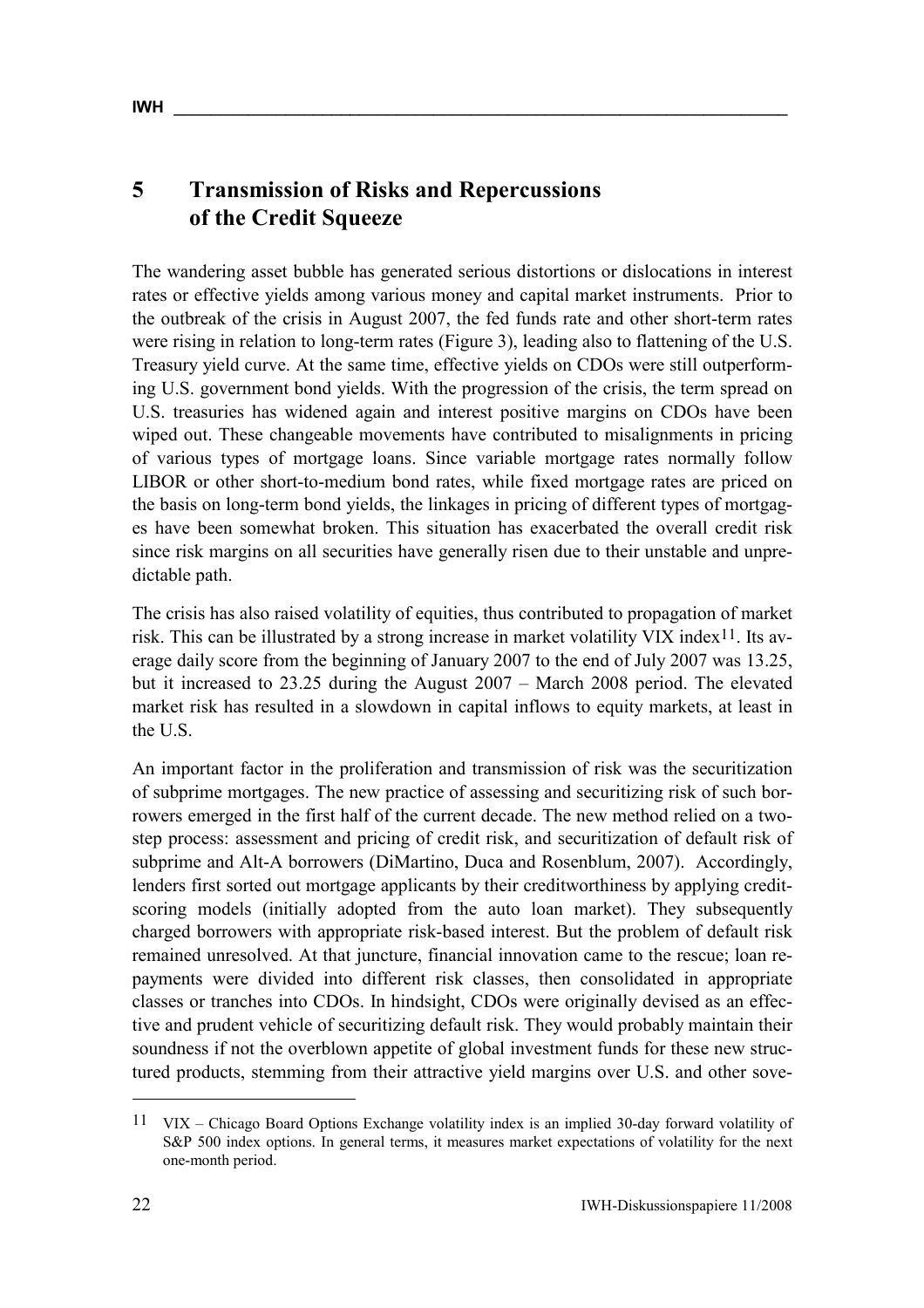reign bonds. A rhetorical question can be asked whether their original intent unscathed by speculative investments would be preserved if the U.S. monetary policy were tighter prior to 2005. In quintessence, CDOs were originally devised as effective default riskmitigating vehicles.

There has been also a severe liquidity crisis sparked by the U.S. housing market slump. The formerly-sound but now increasingly-fragile financial institutions have been hurt by a larger number and variety of under-performing assets thus by the elevated credit risk. These institutions have become vulnerable to a net drain (net cash outflow) or to a potential run on their liabilities, which are symptoms of a higher liquidity risk. They were trying to avert it by selling off some of their risky assets (to SIVs among others), by borrowing assets from other financial institutions or by raising more capital in the second half of 2007. Those with a vast exposure to CDOs found it increasingly difficult to employ these techniques. The liquidity indexes of the majority of banks were reduced by decreasing values of CDOs and the banks with the largest exposure to mortgage-backed securities were hurt the most. The explicit manifestations of the escalating liquidity risk were runs, i.e. massive liability withdrawals, on Northern Rock in the United Kingdom (Mizen, 2008) and on Bear Sterns in the United States.

The impact of the ongoing crisis on the exchange rate risk is somewhat ambiguous. There is mixed evidence in support of the claim the crisis has exacerbated exchange rate risk. For instance, the average daily standard deviation of the euro in U.S. dollar terms was 0.076 in the January 1, 2003 – August 16, 2007 period. Since the outbreak of the crisis on August 17, 2007 until August 6, 2008 the standard deviation actually declined to 0.069. The coefficient of variation for the same periods also fell from 0.061 to 0.046. However, the linear trend depreciation of the dollar against the euro got considerably stronger, the daily trend coefficient increased from  $0.012$  to  $0.062$  U.S. cents per euro<sup>12</sup>. Thus in sum, the crisis has incited dollar depreciation, but not volatility.

On the basis of the above analysis, the earlier-identified stages of the crisis can be reconciled with the prevalent intensity of respective risks. It appears that the first stage (the outbreak of the subprime mortgage crisis) was accompanied by the surge in default risk. The second stage (spillovers into other credit areas) affected mainly the credit risk. The dominant risk factor during the third stage was the liquidity risk (the deepening liquidity crisis). The latest stage of the 'great escape' of capital into commodity futures might have exacerbated the exchange rate risk. In all, this crisis induced by heterogeneous factors seems to reverberate across various risk categories, which makes it particularly difficult to identify and to mitigate. However, this reasoning might be oversimplified and it needs to be tested thoroughly once more complete information and data are available.

<sup>12</sup> Own calculations based on Bundesbank data.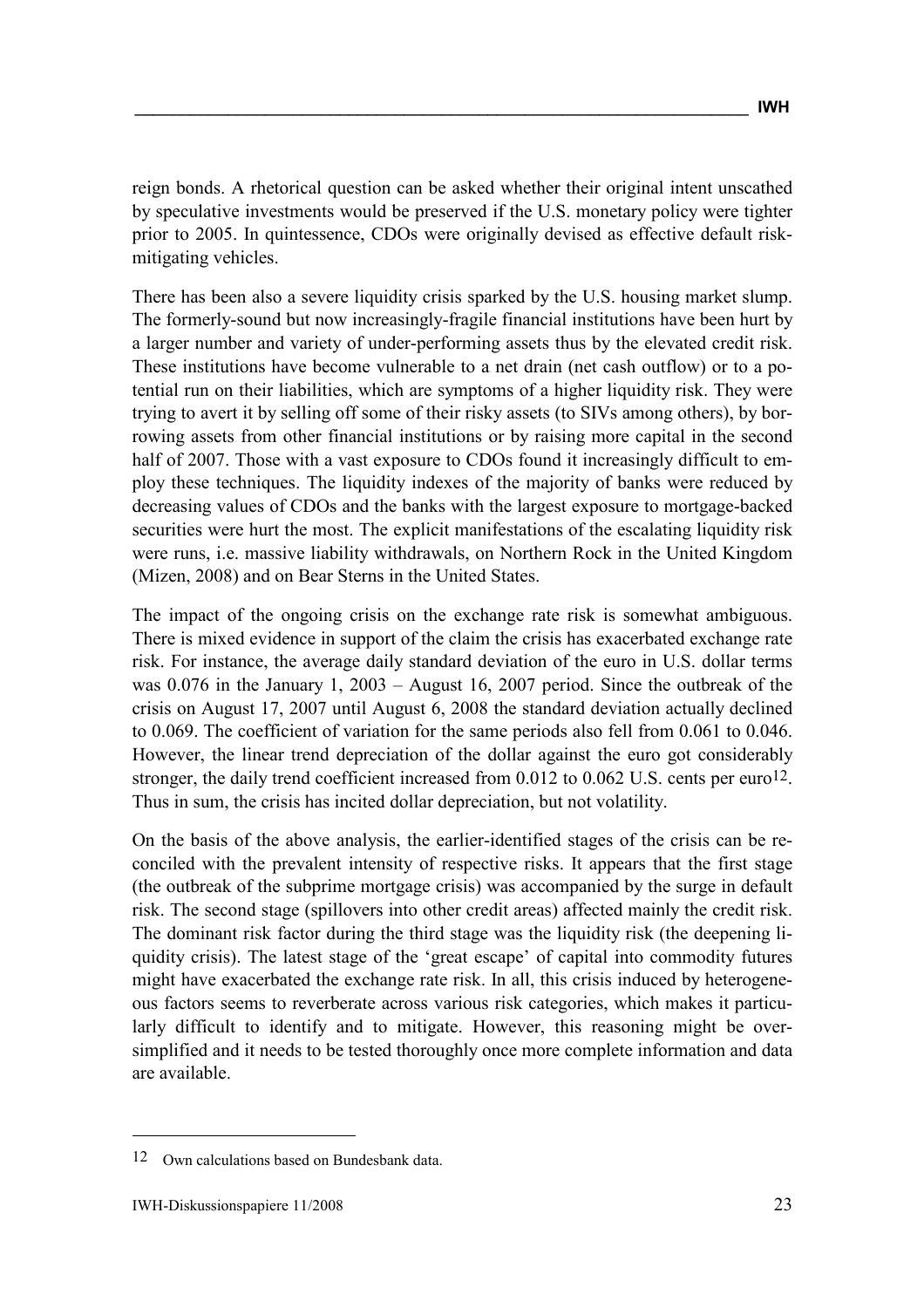The broadening progression and the unbalanced intensity of the ongoing crisis have played a role in causal directions and the strength of interactions between various types of risks. The initial fallout of subprime mortgages and the downfall of CDOs denoted a surge in default risk. Spillover effects of the crisis into other asset categories exacerbated the credit risk. At the same time, widespread concerns about credit and sustainability of economic growth elevated market risk, which in turn deteriorated credit risk further. At the late stage, intensified investments in commodity futures have been accompanied by more pronounced depreciation of the U.S. dollar and by elevated exchange rate risk. In all, the scope of proliferation of various types of risk, as well as their causal interactions have been almost impossible to ascertain and even more so to predict. Under such a mayhem, effective management of financial risk has been seriously impaired. This has posed a challenge for banks to rework their risk assessment models and management practices.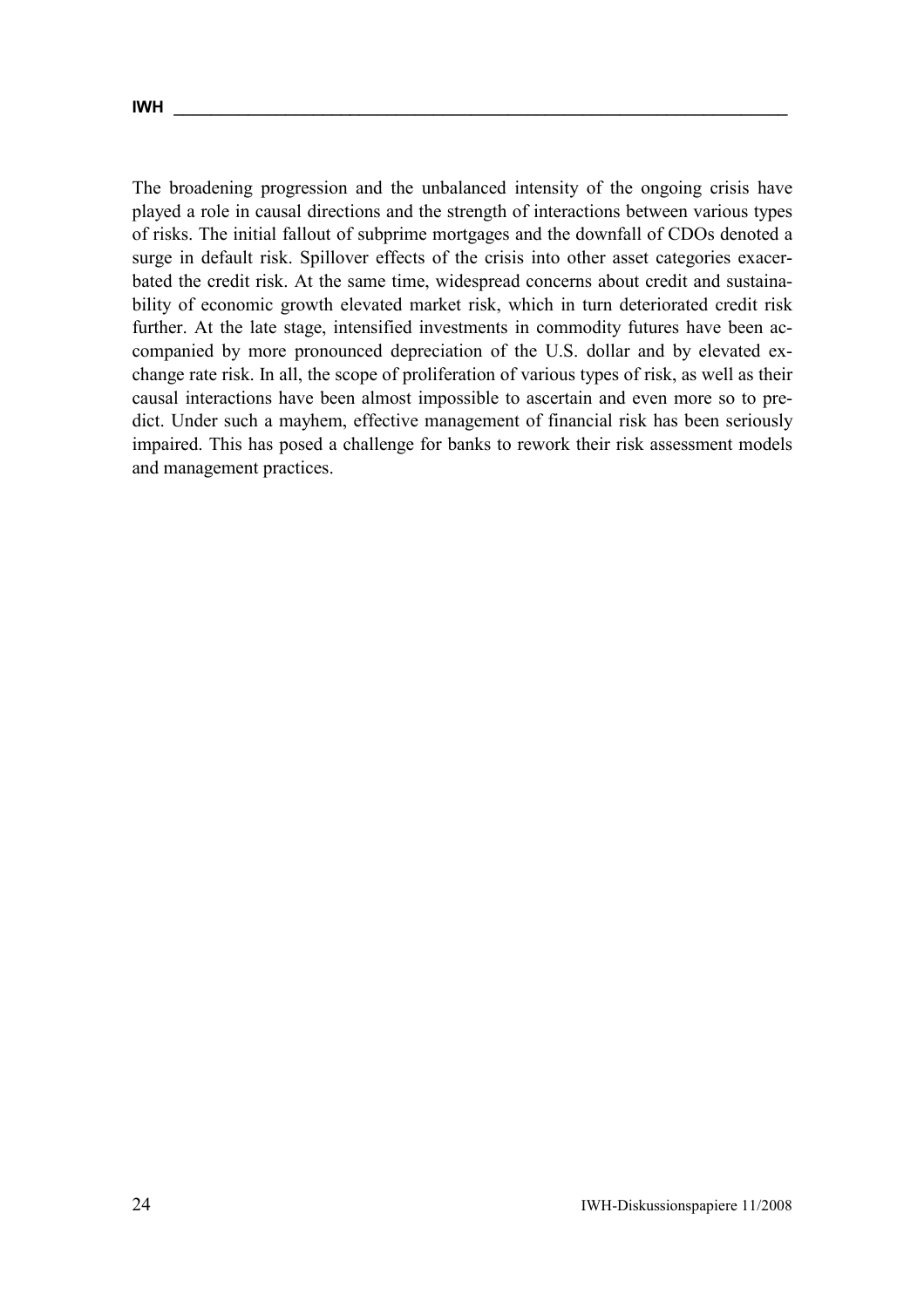#### 6 Challenges for Banks

The difficulties of banks to manage of various classes of risk during the ongoing financial crisis have renewed debates over a most resilient model of banking. It seems that a universal banking model is emerging as a winner. Universal banks are those offering a wide range of commercial and investment lending activities; their balance sheets encompass diverse earnings streams and they raise funds in both wholesale and retail markets. The crisis has proven a necessity for banks to diversify sources of earnings so that losses in one area can be offset with gains in other functional areas. More specifically, the crisis has hit mainly the broker-dealer investment banks as they have operated with highly concentrated, over-leveraged balance sheets and have relied only on wholesale markets for funding. Prior to the crisis, they enjoyed extraordinary gains from asset securitization and their own hedge fund activities, but the crisis made these areas most vulnerable. Furthermore, many investment banks moved to asset securitization and hedge fund operation activities trying to mimic Goldman Sachs as the strongest and the most innovative of them13. The drive to follow the investment banking leader included Merrill Lynch – a traditional retail broker, as well as Lehman Brothers and Bear Sterns – known experts in fixed income securities. Their switch toward complex asset-backed securities has proven to be strategically unsound.

The evolution of credit derivatives and structured finance, particularly the securitization of mortgages by Fannie Mae and Freddie Mac, have also broken the traditional 'originate and hold' model of banking (Buiter, 2007). Within the traditional scheme of operations, banks engaged in lending long and keeping their debt on their books, thus refraining from its securitization. This new banking genre is commonly prescribed as an 'originate and distribute' scheme based on the practice of banks lending long, but instead of keeping their debt on their books, the banks structure it into new securities, thus instantaneously transfer the debt to market investors. The new model has a range of complex characteristics, some of which having a destabilizing impact on financial markets and institutions (Mizen, 2008). Among them is the gap between the high risk of credit borrowers, in particular subprime mortgage borrowers, and the perceived low risk of CDOs. Another feature is the remote distance between mortgage borrowers, dealers, banks and investors, which distorts information about the de facto risk of underlying assets (mortgages).

Another unanticipated result of the current crisis is the painful impact of various types of credit risk amplifiers, i.e. factors that contribute to larger de facto risk of certain asset

<sup>13</sup> It is not surprising that Goldman Sachs has weathered the current crisis more effectively than its competitors. It has a better liquidity and debt-maturity position than the others. At the end of the second quarter of 2008, it held 90 billion dollars of cash and liquid assets and its debt had an average maturity of eight years.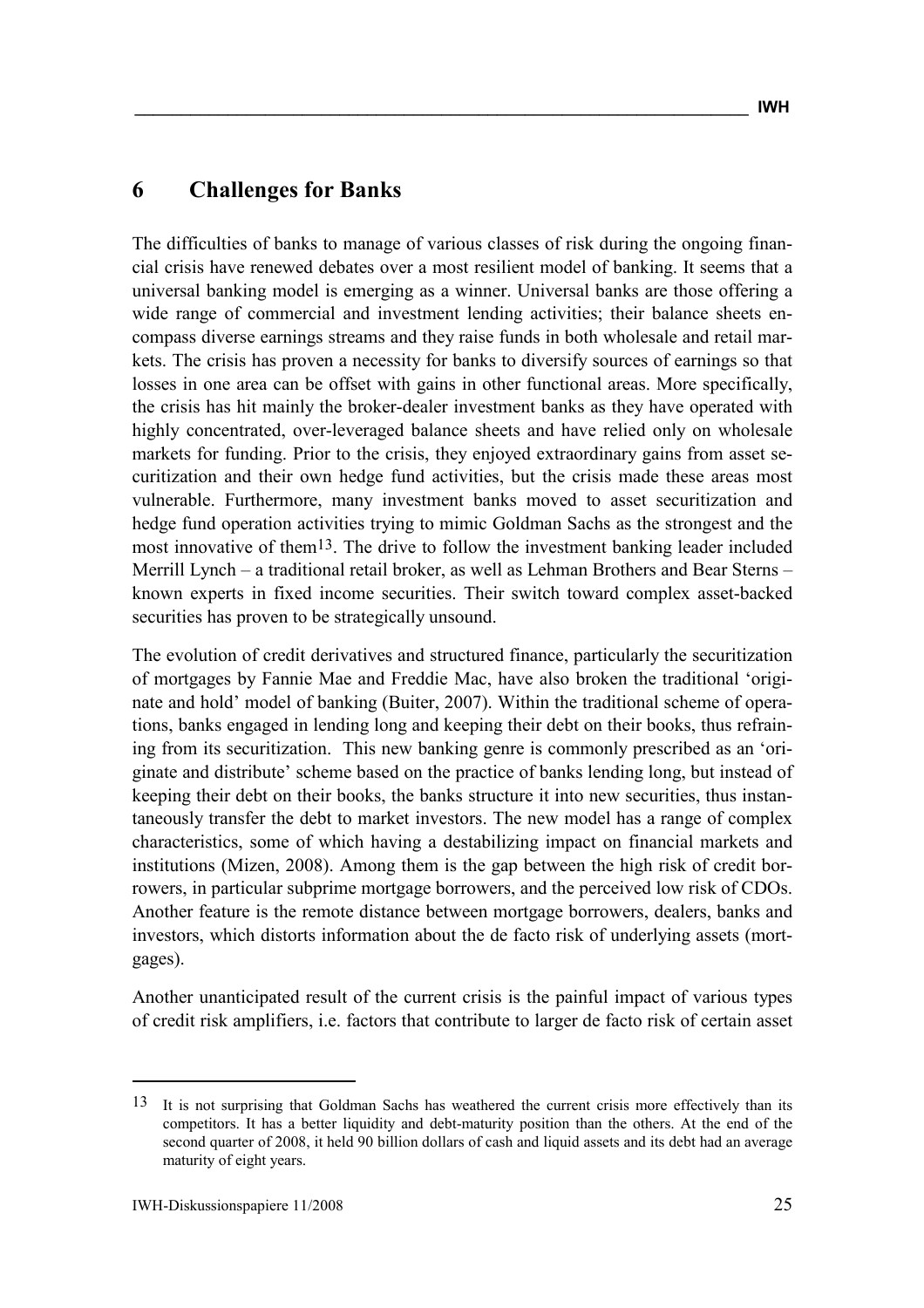categories as well as magnified losses during periods of financial distress. These amplifiers include:

- Inability to rely on mark-to-market valuation in the presence of elevated market risk
- Flawed algorithms for mark-to-model valuation due to increasing instability of model parameters
- Excessive leverage
- Unexpected increases in counter-party risk, as reflected by jumps in LIBOR rates that have an incapacitating impact on inter-bank credit market.

The amplifiers of gains of losses from assets pose a serious challenge for financial institutions in light of the ongoing crisis. The first of them, i.e. unreliability of mark-tomarket valuation stems from the number of factors. Chief among them is nonmarketability of a increasing number of assets. Progression of the financial crisis has made uncovered, or un-marketable a very large number of mortgages (not only subprime or Alt-A, but also prime) and mortgage-backed securities. Declining housing prices have contributed to higher debt-to-equity ratios. When this ratio exceeds unity, the mortgage borrowers face a negative equity situation, i.e. the nominal value of their mortgage being higher than the property value. When this happens, the mortgages become uncovered and the related securities are no longer marketable. They can be no longer marked-to-market, thus can be valued only on the mark-to-model basis. This process has been spread wider than previously anticipated. Increasing number of mortgage-backed securities have become unmarketable and have fallen effectively to the Level 3 asset category.

Classification of assets into three levels based on their valuation method was introduced by FAS 157 in November 200714. The new standards require U.S. banks to report assets falling into each category from the beginning of 2008. However, anticipating the new accounting rules, the major U.S. banks began classifying and reporting their assets in this way already in 2007. The dangerous propagation of Level 3 assets is shown in Table 1. Based on Bloomberg estimation, the total value of Level 3 assets among U.S. banks reached 500 billion dollars at the end of the  $1<sup>st</sup>$  quarter of 2008. Such exorbitant holdings of risky, in part toxic assets cannot be easily erased, either through writedowns or

<sup>14</sup> According to FAS 157, assets in Level 1 are those that have observable market prices, thus can be marked-to-market. Level 2 are assets that are not marketable and are marked-to-model with observable inputs (for instance, interest rate swaps which components are linked to observable yields on Treasuries). Level 3 are non-marketable assets that are marked-to-model with unobservable inputs. Their valuation is based on arbitrary management assumptions. Not only mortgage-related assets, but also other complex derivatives, credit card receivables, loans linked to leverage buyouts and asset-backed commercial paper fall into the Level 3 category.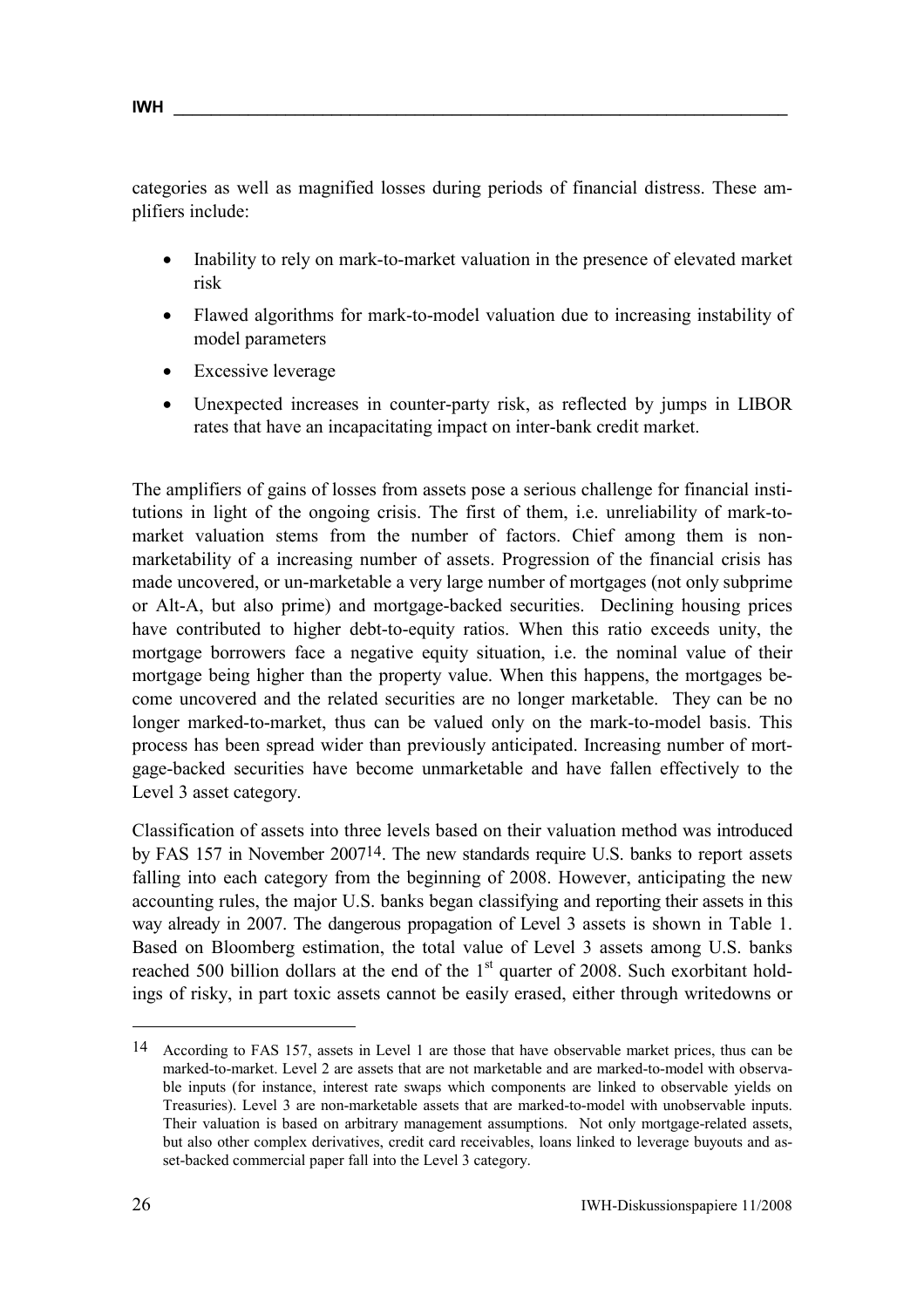especially through the Fed bailout. The Fed does not have sufficient funds available for their purchase and, candidly speaking, should not hastily and indiscriminately engage in their cleanup. To put it simply, the bankers mishaps should not be a subject to a social bailout.

|                    | $20073rd$ quarter | $2008$ 1 <sup>st</sup> quarter |
|--------------------|-------------------|--------------------------------|
| Morgan Stanley     | 2.51              | 2.35                           |
| Goldman Sachs      | 1.85              | 1.92                           |
| Lehman Brothers    | 1.59              | 1.71                           |
| <b>Bear Sterns</b> | 1.54              | 3.13                           |
| Citigroup          | 1.05              | 1.17                           |
| Merrill Lynch      | 0.38              | 1.30                           |
| J.P Morgan/Chase   | 0.30              | 0.58                           |

Table 1: Ratio of Level 3 assets to equity.

Source: Own compilation based on Bloomberg data and bank earnings reports.

The data in Table 1 show that holdings of Level 3 assets are greater among the Big 5 investment banks than at J.P.Morgan/Chase – a universal bank. Their growth between  $3<sup>rd</sup>$ quarter of 2007 and  $1<sup>st</sup>$  quarter of 2008 was most pronounced at banks that were either unable (Bear Sterns) or unwilling (Merrill Lynch) to raise capital. As indicated above, their proliferation arises mainly from declining home values and uncovered position of mortgage-backed securities. However, according to some unofficial reports, reclassification of assets into Level 3 might have been also deliberate in order to inflate the need for potential bailouts. Bank executives might have also additional incentives to build up these assets because their return into market trading at some point in the future followed by re-classification into the Level 1 category is likely to result in special bonuses for them. Moreover, re-classification of some of the most 'toxic' assets into the Level 3 category allows hiding them, which certainly decreases banks' transparency.

In addition to non-marketability of assets, the difficulties of mark-to market valuation stem from the elevated volatility of asset prices in response to the higher market risk. Under such conditions, losses from riskier assets are amplified, or augmented, which triggers a perpetual, self-reinforcing spiral of unwinding investments and a further downfall of asset prices.

If assets fall into the Level 3 category and markets are continuously volatile, management assumptions and algorithms for their valuation are imperiled. The widely-used method of value-at-risk (VaR) does not really take into consideration leptokurtosis, or prevalence of long-tailed distribution of risk at turbulent times. Hence the amplifying effect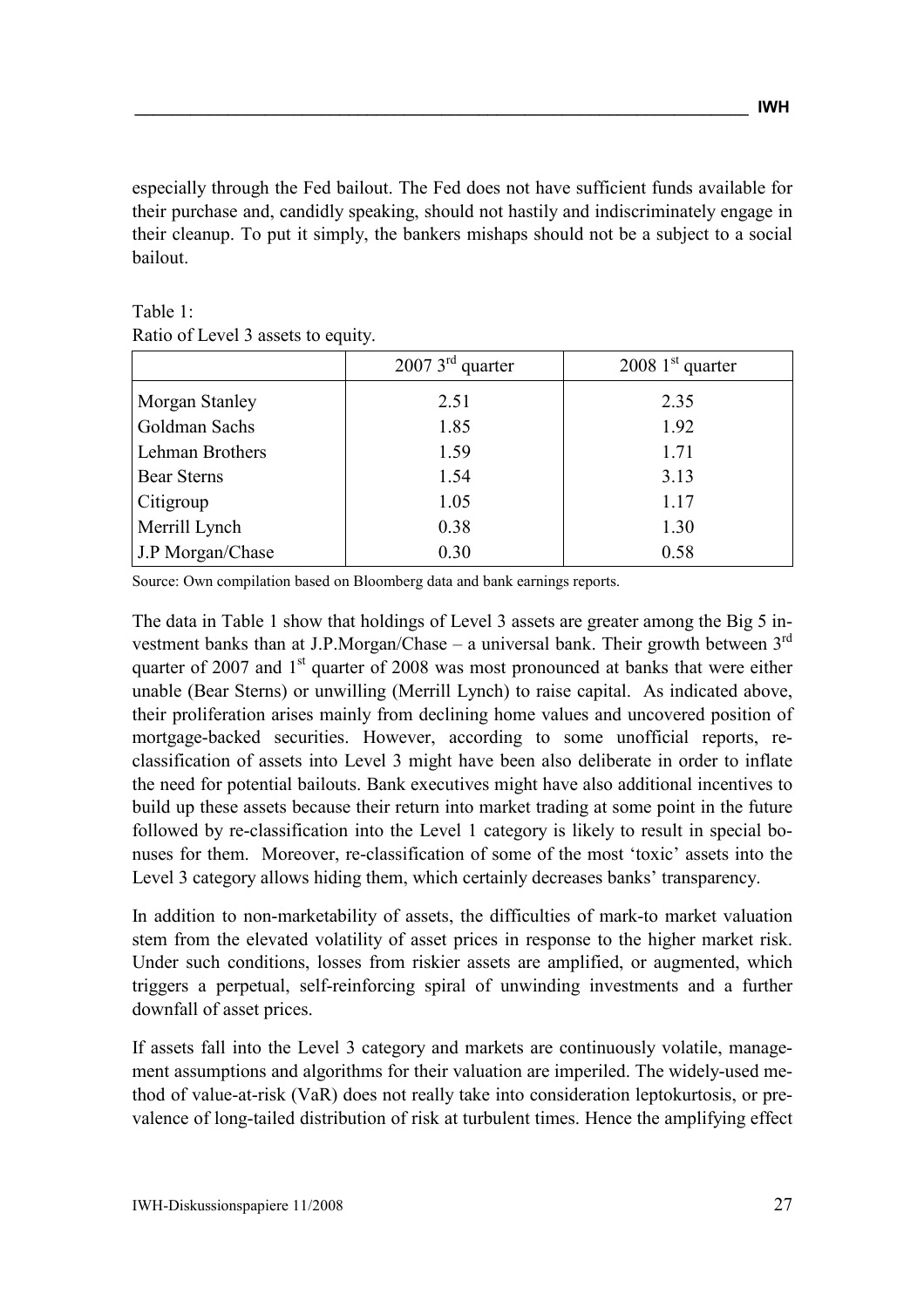of VaR as periods of high volatility lift up VaR, thus send a signal to sell, which in turn exacerbates volatility further.

Perhaps the most serious amplifier of gains and losses is the excessive leverage. In general terms, a sharp decline in asset values cuts deep into equity and entails margin calls from lenders. This reaction prevails regardless of the source of high leverage, i.e. excessive liquidity, high debt, or elevated exposure to CDOs – all of which posing serious problems during the current financial crisis Excessive liquidity arises when banks rely too much on wholesale markets to borrow short-term (mainly from SIVs) and to invest in higher-yield long-term assets. Creation of debt took place prior to the outbreak of the crisis when asset prices were rising and the banks borrowed funds to take advantage of their upward trend. The vast exposure to CDOs is also a serious amplifier of losses, since it takes only a small decline in their value to escalate losses on underlying assets (Craig, 2008).

The current crisis has been in fact accompanied by a swelling leverage, as shown in Table 2. The asset-to-equity ratios for all Big 5 Wall Street investment banks increased sharply between during the 2005-2007 period. The (now-gone) Bear Sterns as well as Morgan Stanley have reached the highest ratios, while Goldman Sachs has scored its lowest, most comfortable level<sup>15</sup>. In all, such high leverage functions as a dangerous amplifier of losses during the period of declining asset prices and higher market risk, which makes de-leveraging an urgent task for the bankers at the present time.

|                       | 2005 | 2007 |
|-----------------------|------|------|
| Bear Sterns           | 26   | 33   |
| <b>Morgan Stanley</b> | 31   | 33   |
| Lehman Brothers       | 25   | 31   |
| Merrill Lynch         | 18   | 28   |
| Goldman Sachs         | 25   | 27   |

Table 2: Expanding leverage: asset-to-equity ratios

Source: Own compilation from banks' earnings reports.

The last amplifier, i.e. unpredictable jumps in LIBOR that obfuscate counter-party risk may result in a standstill of freeze of interbank credit. This was in fact the result of the

<sup>15</sup> The highly leveraged balance sheet was the key factor contributing to the loss of investors confidence and to the run on Bear Sterns in March 2008. At the end of November 2007, the company had 28 billion dollars of Level 3 assets in comparison to its 12 billion equity. Both the large exposure to CDOs and the failure to raise capital since the collapse of two of its hedge funds in August 2007 contributed to Bear's excessive leverage.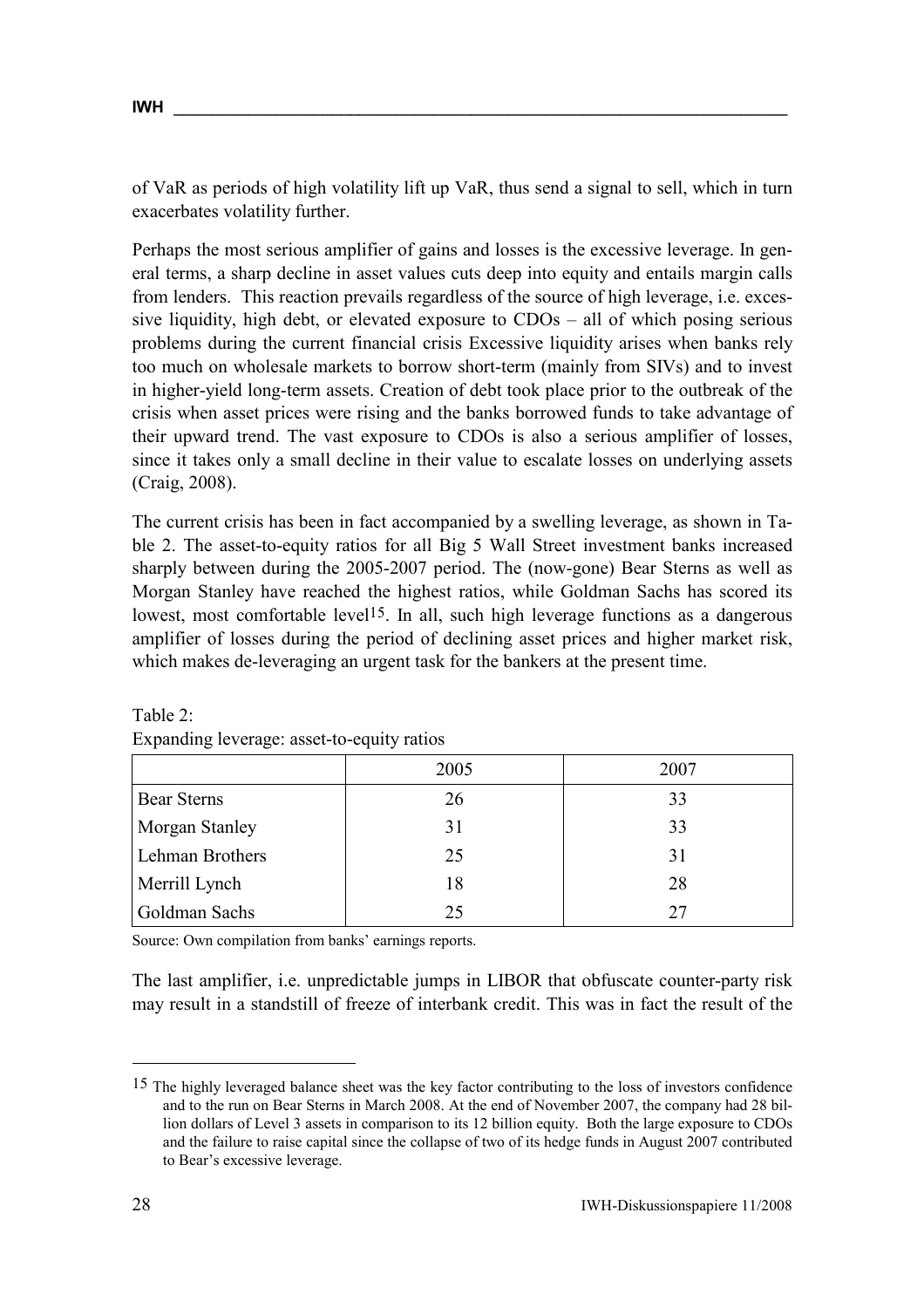three surges in LIBOR and TED spread shown in Figure 6, which had an incapacitating impact on the interbank credit market and generated bank losses.

Recognizing the dangers of amplified losses at the time of financial distress, the leading investment banks are now facing mounting tasks to revise their asset and liability as well as risk management strategies and tactics. Some valuable conclusions from the ongoing discussions in the international banking community on this broad topic area have been recently articulated in the July 2008 Report of the Institute of International Finance (IIF, 2008). The Report emphasizes improvements in risk management as a highest priority for banks. It recommends assessing the bank's risk profile in relation to risks that are prevalent across all business activities. Other valuable suggestions for banks include not relying on a single risk methodology but using all available methods for this purpose, and assigning ultimate responsibility for risk assessment with senior management. The IIF Report also emphasizes the need to monitor sensitivity of providers of market liquidity to asset quality and credibility of ratings for structured vehicles – the sensitivity that has been grossly underestimated by banks during this financial crisis. The global financial Market Monitoring Group (MMG) is established by the IIF for this purpose. Ultimately, these efforts should lead to global standardization and harmonization of market definitions and structures. Among other valuable suggestions, the Report calls for due diligence process to ensure integrity of all stages in the originate-todistribute banking.

A number of other micro-level institutional improvements in bank management can be derived from the current crisis. Chief among them is a more holistic approach to risk management emphasizing overall balance of risks, not just the credit risk associated with individual assets. Risk management shall be viewed as a team effort thus portfolio managers shall be compensated for company-level balance of risks. Stress testing methods, i.e. an analysis of 'go-wrong' scenarios and their possible outcomes shall be employed with caution, as the crisis has proven that too many of these scenarios may be implausible under turbulent market conditions. It seems also that most of the banks will stick to 'plain-vanilla' debt securities, at least until more compelling methods of risk assessment for complex structured products are developed.

The above discussion of selected, presumably most crucial dilemmas of banks in response to the current financial crisis will likely result in major adjustment in the banking sector. Specifically, since the universal banking model has proven to be more resilient, one may expect a new wave of mergers or acquisitions of commercial banks by bettercapitalized investment banks once their write-downs are completed and some of their Level 3 assets become marketable again. Moreover, the collapse of CDOs and some of the more esoteric derivatives seems to be permanent as investors have probably learned their lessons about asymmetric information and de facto risks embedded in these complex securities. One may also expect a better transparency of balance sheets of banks as their practice of risk transferring to SIVs will fall under the scrutiny of regulators.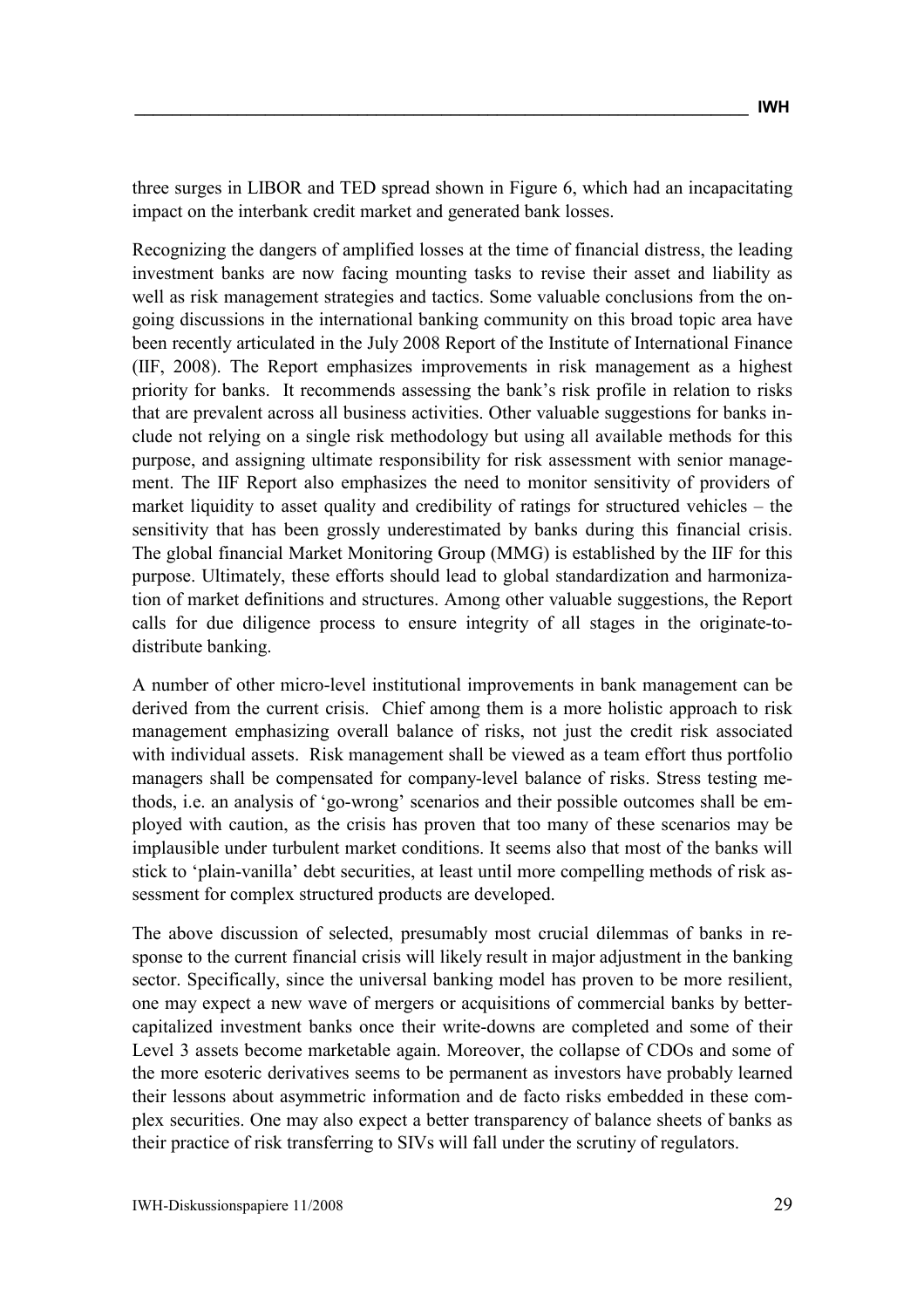IWH \_\_\_\_\_\_\_\_\_\_\_\_\_\_\_\_\_\_\_\_\_\_\_\_\_\_\_\_\_\_\_\_\_\_\_\_\_\_\_\_\_\_\_\_\_\_\_\_\_\_\_\_\_\_\_\_\_\_\_\_\_\_\_\_\_\_

### 7 Regulatory and Monetary Policy Responses – A Critical Evaluation

Valuable suggestions have emerged from the current financial crisis for regulators and monetary policy-makers. It seems that the regulatory focus should be on restraining SIVs. They are in essence off balance sheet vehicles created by many major investment banks to facilitate securitization of risky assets. SIVs are nothing more than balance sheet gimmicks that allow banks to shave off risky assets from their balance sheets, thus also to meet the regulatory minimum limits on their capital. As Buiter (2007) correctly points out, SIVs have little or no capital, no transparency and opaque governance. Without doubt, they should be a subject of a more rigorous regulatory scrutiny in terms of their minimum capital holdings and transparency (Schiller, 2008).

Even more important lesson for the regulators is the recognition of close linkages and inseparability between different types of risk. Credit-, default-, interest rate-, liquidity-, and exchange rate-risk are all integrated. Again, a more comprehensive, holistic institutional approach to risk should be promoted by regulators and required from supervised financial institutions. The crisis has shown that the models of dissecting of risk into various tranches were easier to devise in theory than to implement in practice, as they have not always adequately captured all de facto risks embedded in the underlying assets. A further, more integrated approach to modeling risk is crucial for advancing financial research.

The crisis seems also underpin the importance of further elaboration and specification of capital adequacy standards. In terms of Basel II guidelines, it seems important to stick to the discipline of Pillar 1 (minimum capital requirements), while at the same time to expand the scope of both Pillar 2 (the supervisory review process) Pillar 3 (enhanced disclosure). Within Pillar 2, it seems imperative to require banks to improve internal procedures for assessing the institutional risk profile and to set up more elaborate guidelines for liquidity risk. The enhanced disclosure practices within Pillar 3 will likely require financial institutions to publish special reports on their financial stability. More work needs to be done also in the areas of developing standardized risk-assessment scorecards for individual credits, particularly mortgages, as well as standardized central clearing contracts on CDS. Along these efforts, it is imperative not to squander CDS as they are crucial for mitigating default risk.

Valuable lessons from this crisis should be drawn by monetary policy-makers. At the present time the Fed and some other central banks seem rather desperate to bail-out the investment banks that have been hit hard by the crisis. However, as argued above, credit risk at specialized banks tends to follow a leptokurtic, long-tailed time distribution. Hence, investment banks that are over-leveraged and rely heavily on wholesale funding are experiencing amplified losses. Yet, their gains will be probably magnified at better market periods as well. If these banks are bailed-out at hard times, does it also mean that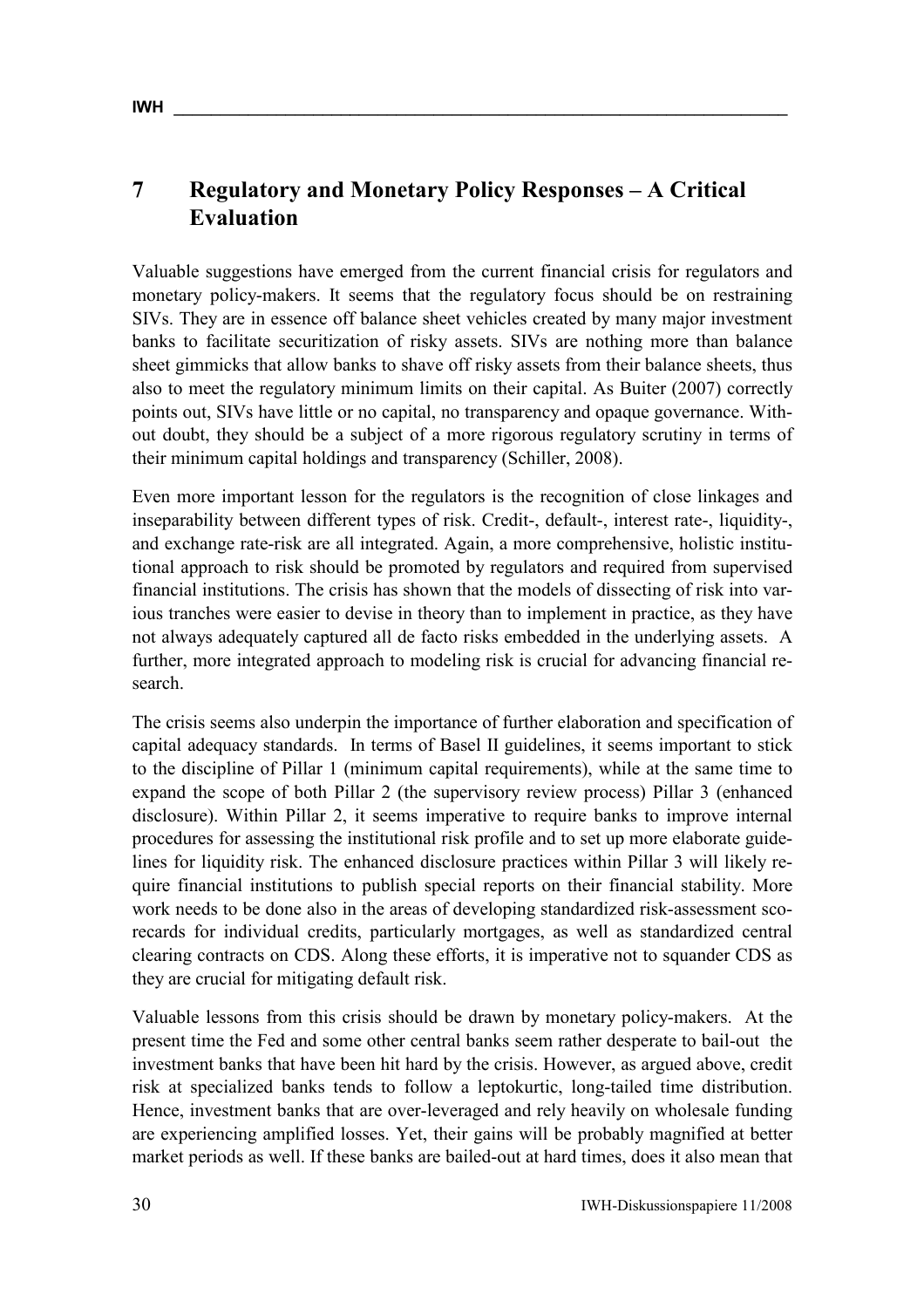their profits should be taxed more at good times? Both of these extreme solutions are unwarranted. In principle, there might be some legitimacy for a government to preserve one of the largest institutions in the country's banking system, since the collapse of one may drag down others as well. It is because large partner banks are entangled through various interest rate swap contracts. However, such bailouts shall be exercise with caution and implemented preferably through a fiscal stimulus, not through cash injections from a central bank. Vast liquidity injections are likely to hamper price stability thus subsequently hurt central bank's credibility. They also provide implicit guarantees for high-risk operations of banks in the future.

Instead of rectifying strategic mistakes of investment banks through liquidity infusions, the Fed and other central banks will be well-advised to direct their tactical efforts toward managing the 'wandering bubble' i.e. the liquidity glut, so that capital inflows to specific securities will not endanger price stability and will not hinder economic growth. One shall assume that the bubble is here to stay, it cannot be bursted with taxes or other restrictions on capital inflows – it is simply too large. A prudent mix of regulations and monetary policy strategies can channel this capital into productive investments without inflationary consequences and harmful effects on real economy16.

Once the bank recapitalization is over, it seems prudent to reinforce commitment of the Fed and other central banks to flexible, forward-looking inflation targeting. Flexible, in the sense of avoiding a radical, exclusive commitment to hitting the inflation target only, without consideration of alternative goals, such as growth in real national income and employment or exchange rate stability. The forward-looking or forecast-based approach to inflation targeting allows for smoothing nominal indexation (Svensson, 1999; Woodford, 2007). It is therefore likely to reduce volatility or risks associated with key policy variables, such as exchange rates, interest rates, or inflation forecasts. Emerging market economies, or in particular, the recently admitted EU members undergoing convergence to the euro, cannot target domestic inflation forecasts only. They will be well-advised to target differentials between domestic and the key underlying currency area, i.e. the eurozone, inflation forecasts. Such policy framework for the euro-candidates is proposed by Orlowski (2008b) and prescribed as 'relative inflation-forecast targeting'. Incorporating the stable currency area's inflation forecast variable in the converging economy's central bank target or reaction function will likely result in absorption of lower market risk and inflation risk environment in these open, intrinsically volatile economies.

A crucial for a successful implementation of inflation targeting is the appropriate choice of the inflation target. It seems prudent for all central banks to specify the target in terms of headline, rather than core inflation. The late stage of the current crisis, i.e. capi-

<sup>16</sup> Tong and Wie (2008) show empirically the scope and the transmission of harmful spillover effects of the current crisis into the real economy. These negative effects are transmitted through two channels: the declining real consumer demand and , more importantly, the liquidity constraint on non-financial firms.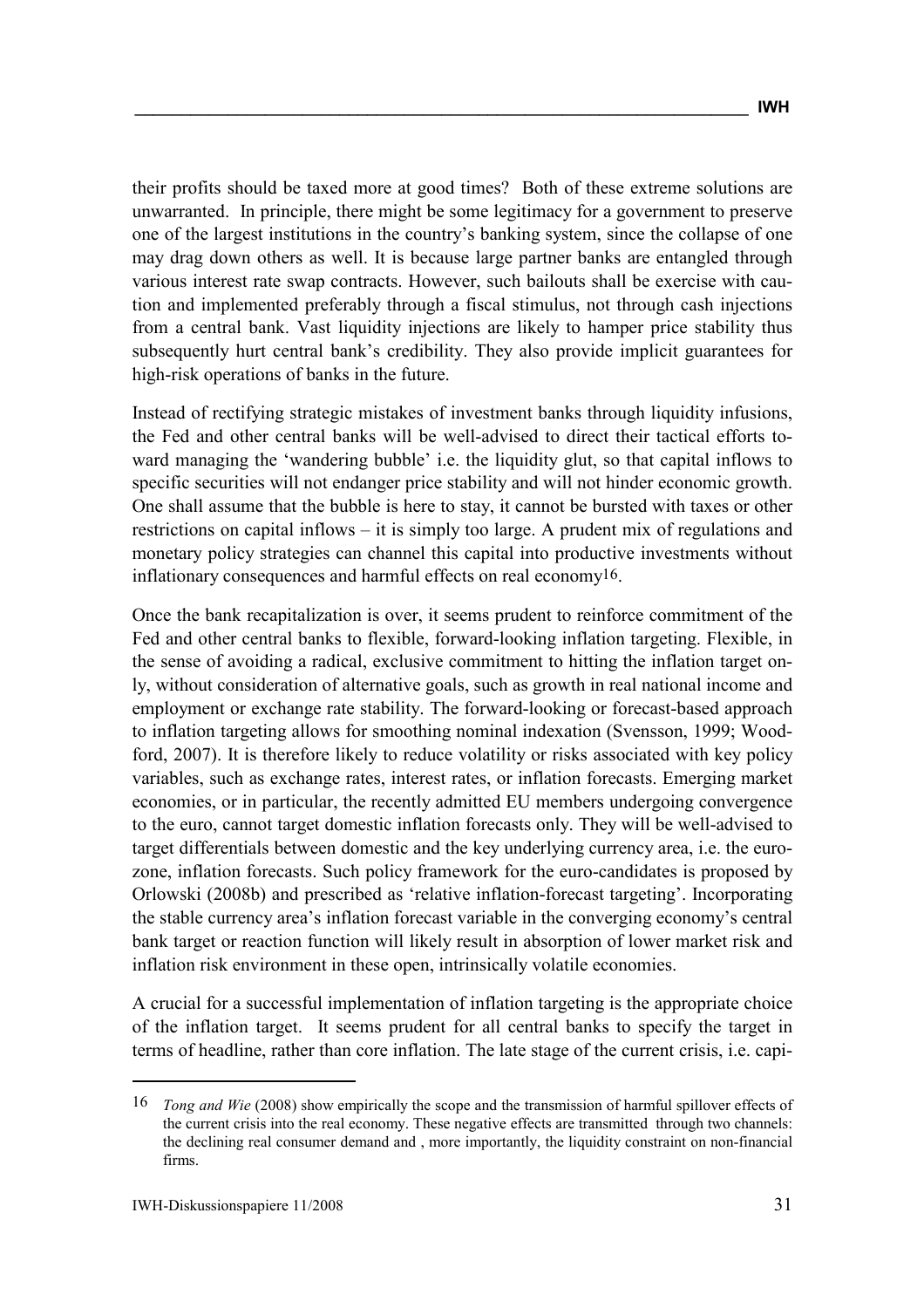tal inflows to commodity futures, has led to the wider gap between headline and core inflation (Orlowski, 2008a). The wider gap for the U.S. is shown in Figure 8. Headline inflation seems to be a bigger problem at the present time and it is likely to pass-through onto other measures of inflation in the near future. However, the Fed tried to enact an implicit target for core inflation based on personal consumption expenditures (PCE). Chairman Bernanke in his February 17, 2007 Congressional Testimony disclosed the core PCE inflation target for the end of June 2008 in the range of 1.75-2.00 percent. But large liquidity injections in response to the current financial crisis have curtailed the Fed plans for embracing inflation targeting. However, if such policy plans are restore in the future, headline rather than core inflation should be a basis for specification of inflation targets. After all, nominal indexation of wages, prices and interest rates is routinely adjusted to headline rather than core inflation.

Figure 8:

CPI and trimmed-mean Core PCE inflation rates in the United States. January 2000 – April 2008 sample period, year-on-year data



Data Source: Federal Reserve Bank of Dallas and Federal Reserve Bank of St. Louis.

At this juncture it is too early to identify all valuable lessons from the current crisis for policy-makers since the crisis is still evolving. Nevertheless, coordinated efforts and mutual exchanges of views between researchers and practitioners at all types of institutions are both urgent and crucial for drawing lessons and devising prudent micro- and macro-level policies.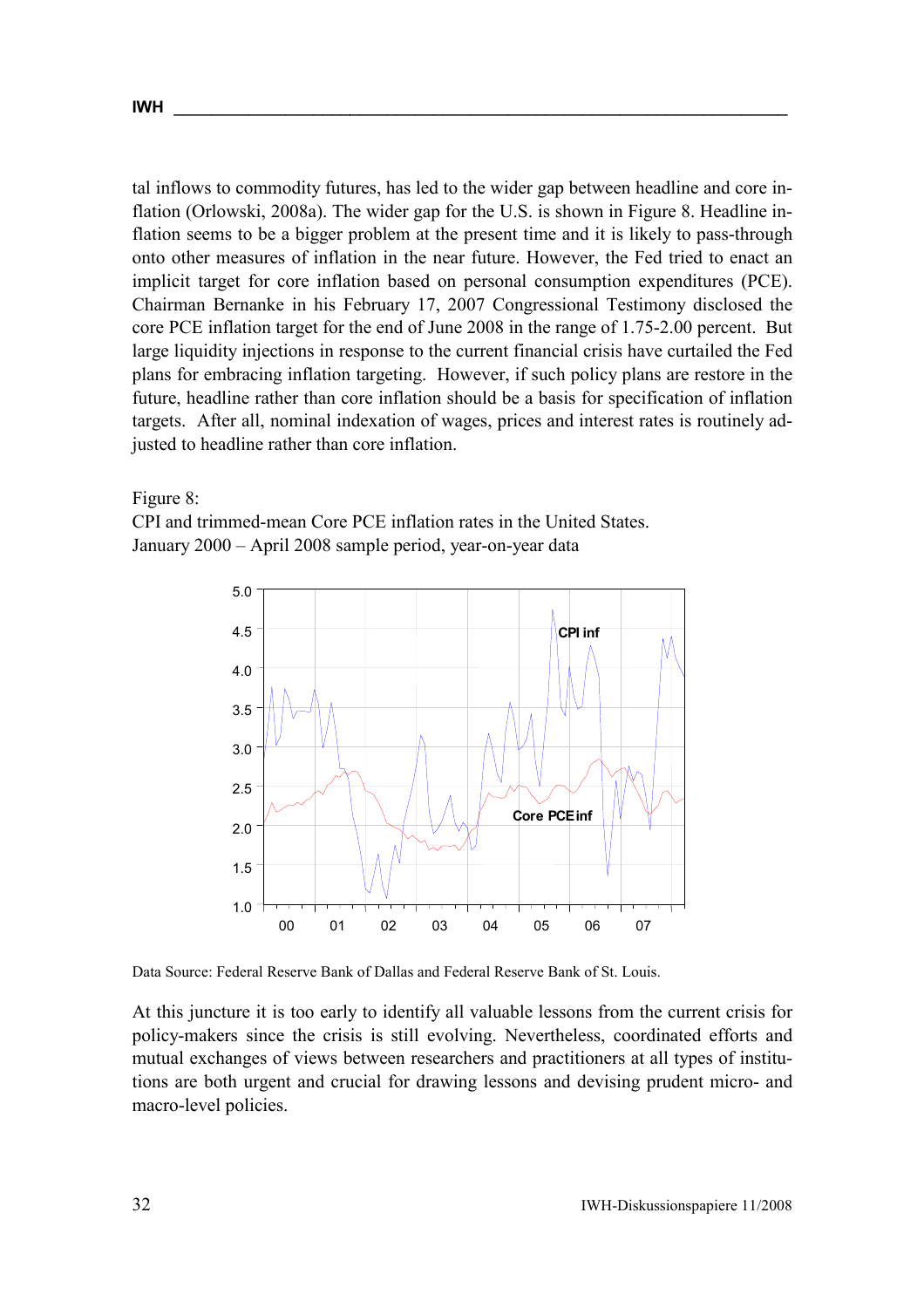#### 8 Concluding Remarks

The ongoing turmoil in financial markets that has begun as the subprime mortgage crisis has reverberated across a variety of credit markets, instruments and financial institutions. It is a multifaceted phenomenon that has a broadening scope. It began from the collapse of the subprime mortgages in the U.S., but it gradually affected other credit areas. It has led to the collapse of CDOs and other esoteric derivatives. More recently, it has elevated commodity future and spot prices. We argue that it moves and spreads with the changeable allocations of the global excess liquidity, i.e. the 'wandering bubble'. Ideally, this liquidity should be invested in basic stocks and bonds so that it will not have destabilizing effects on inflation and global financial markets. But lax regulations, scholastic rather than practical financial engineering and asymmetric information about current and expected prices of underlying assets and structured financial products have made this crisis so deep and so unexpected.

Among important lessons from this crisis is the need to change risk assessment by applying a more holistic approach incorporating interactions between various types of risk. There are some macroeconomic policy implications as well. Policy-makers will be welladvised to discontinue the present, rather un-orderly and un-systematic efforts to recapitalize ailing investment banks. They need to devise prudent policies to cushion damaging systemic repercussions of the wandering asset bubble caused by changeable allocations of the excess global liquidity. Among other solutions, a forward-looking or forecast-based inflation targeting in the U.S. accompanied by a stronger dollar are likely to reduce inflationary effects of the current liquidity injections and rising commodity futures prices. In general terms, it would not be prudent for policy-makers discourage capital inflows, but they should focus their regulatory and strategic policy efforts aimed at re-directing the 'wandering bubble' to socially productive investments.

The final impact of the current financial crisis on the global real economy still remains to be seen. A further downfall of credit will likely hamper the real economy going forward.

One should perhaps draw some optimistic conclusions from the current financial crisis, as it has helped identify serious flaws in risk assessment and management at financial institutions. It has also made investors aware of information asymmetry and systematic risk embedded in structured financial products, making market investors rather unlikely to return to them in the foreseeable future. Further research on prudent regulatory responses correcting these deficiencies is urgent at the present time.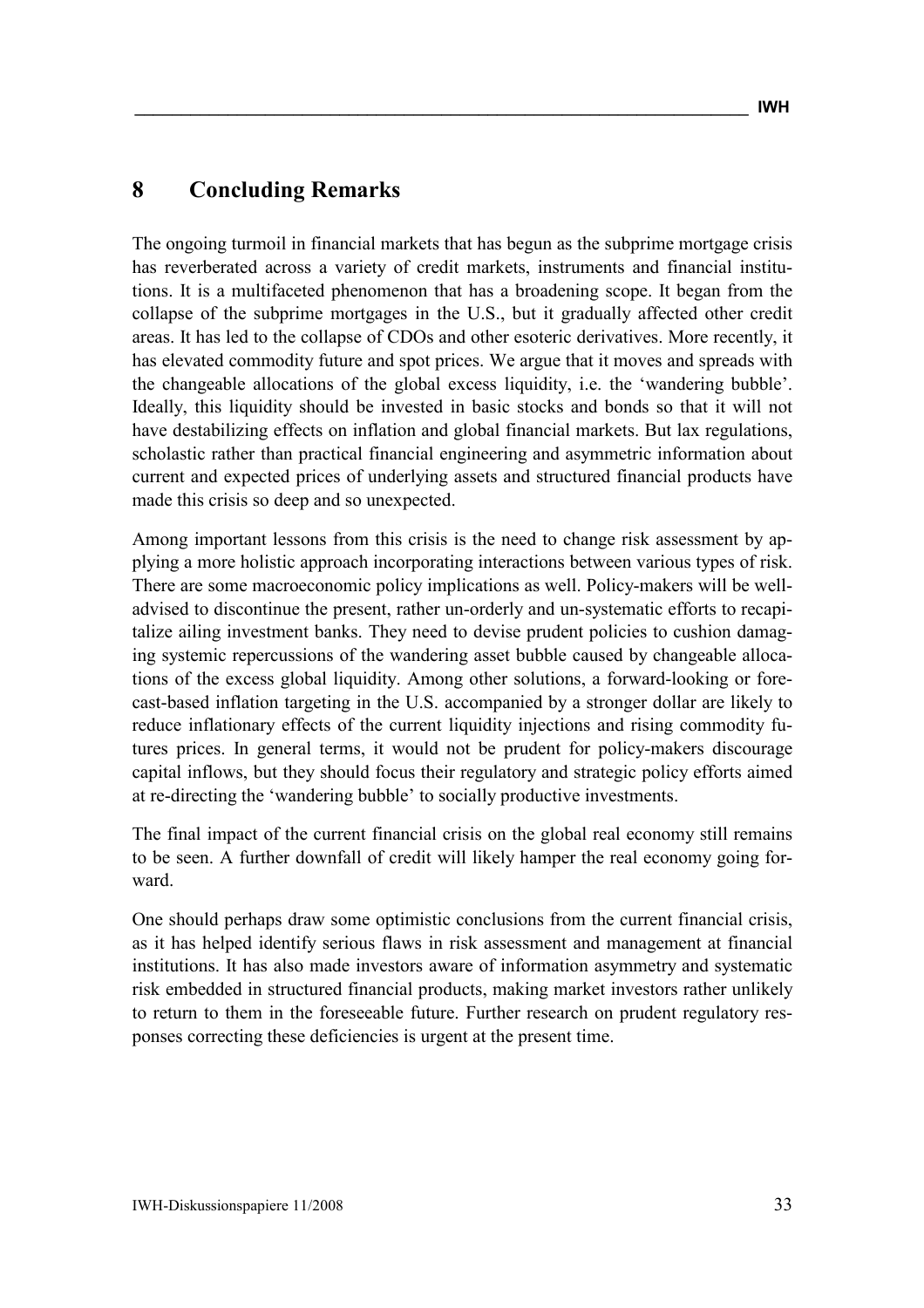#### **References**

- Brown, S. P. A., Virmani R., Alm, R. (2008): Crude awakening: behind the surge in oil prices. Federal Reserve Bank of Dallas – Economic Letter vol. 3, no. 5, May.
- Buiter, W.H. (2007): Lessons from the 2007 financial crisis. CEPR Discussion Paper No. DP6596. December.
- Craig, J. (2007): Financial market instability: A many sided story. Center for Policy and Development Systems, Brisbane, Australia; September.
- DiMartino, D., Duca, J.V. (2007): The rise and fall of subprime mortgages. Federal Reserve Bank of Dallas – Economic Letter vol. 2, no. 11, November.
- DiMartino, D., Duca, J.V., Rosenblum, H. (2007): From complacency to crisis: Financial risk taking in the early 21st Century. Federal Reserve Bank of Dallas – Economic Letter vol. 2, no. 12, December.
- Institute of International Finance (IIF) (2008): Final report of the IIF Committee on market best practices: principles of conduct and best practice recommendations. IIF, July.
- Mizen, P. (2008): The recent credit crunch. Paper to the 25th Symposium on Money, Banking and Finance, University of Luxembourg, Luxembourg, June 18- 20.
- Orlowski, L.T. (2008a): Recent turmoil in financial markets sources and systemic remedies. Center for Economic and Social Research CASE Warsaw – Ebrief no. 4.
- Orlowski, L.T. (2008b): Relative inflation-forecast as monetary policy target for convergence to the euro. Journal of Policy Modeling, forthcoming
- Scharfstein, D.S., Stein, J.C. (1992): Herd on the street: informational inefficiencies in a market with short term speculation. Journal of Finance 47(4),1461-1484.
- Schiller, R., J. (2008): The subprime solution: How today's global financial crisis happened and what to do about it. Princeton University Press. September.
- Stevans, L., Sessions, D. (2008): Speculation, Futures Prices and the U.S. Real Price of Crude Oil. Munich Personal RePEc Archive Paper No. 9456.
- Svensson, L.E.O. (1999): Inflation targeting as a monetary policy rule. Journal of Monetary Economics 43(3), 607-654.
- Tilton, A. (2007): The subprime slump and the housing market. Goldman Sachs, Feb. 23, pp.4-6.